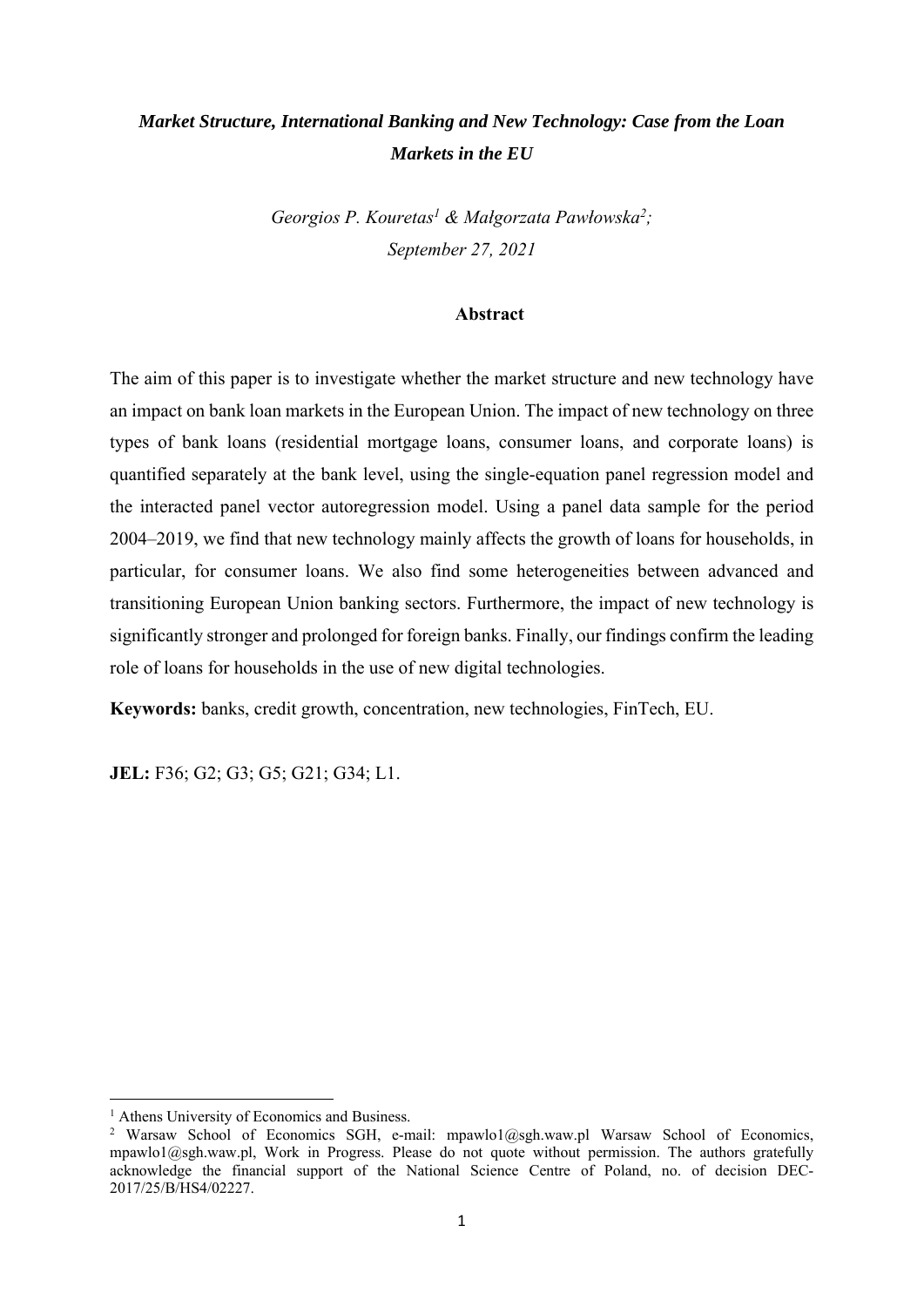### **1. Introduction**

Loans are the main banking product used to finance the real economy. Furthermore, servicing bank loans (by enterprises and households) often underlies a systemic crisis [Cecchetti et al., 2011, Laeven et al., 2016, Chen, et al. 2019]. Bank loans in the EU are the most important source of external funding not only for households but also for businesses and play a significant role in shaping the changes in business activity and in transmitting monetary policy impulses to the real economy. Furthermore, currently, we are observing the ongoing revolution of the financial world. Entities creating new business models based on FinTech (including technology based on distributed ledgers or artificial intelligence) completely redefine the way consumers meet their financial needs [Nicoletti, 2017, Blakstad & Allen, 2018, Boobier, 2020].

In recent years, the FinTech sector has been growing faster than traditional finance and therefore will have a huge impact on the lending market. The development of the internet, digital technologies and mobile devices have brought about innovative changes in the financial sector. In the era of a dynamically changing world, the younger generation of consumers is receptive and open to digitization, freely using innovative solutions within electronic channels that allow remote access to financial services (the internet, mobile devices). While the most noticeable change, due to the use of new technologies, took place in the payments segment, FinTech companies gradually took up basic banking services, including lending activities. Like banks, FinTech operators provide consumer, corporate, and mortgage loans [Claessens et al. 2018]. In the digital age, new players may influence the following competitive advantages reserved exclusively for banks in the retail segment. Competitors from the FinTech sector, first, have access to a wider group of customers than traditional banks, and second, they provide their customers with the additional benefits of the greater convenience and lower costs of their financial services. Currently, traditional banks have to adapt their business models, which has significant consequences for the future of the entire financial sector [Petralia et al. 2019].

Despite the increasing number of studies on the development of the FinTech sector, there is still no specific quantitative research on how the above changes affect the development of the bank loan market for different types of loans and how to properly measure this phenomenon. Furthermore, when examining the influence of the FinTech sector on the development of the lending market, it should be distinguished whether we are examining the FinTech sector within the banking sector (new technologies used by traditional banks) or as an external element outside the banking sector. Similarly, FinTech technology can be used by banks as an additional distribution channel, or new banks (neobanks) without traditional branches may be formed. On the one hand, we are witnessing the emergence of ever-larger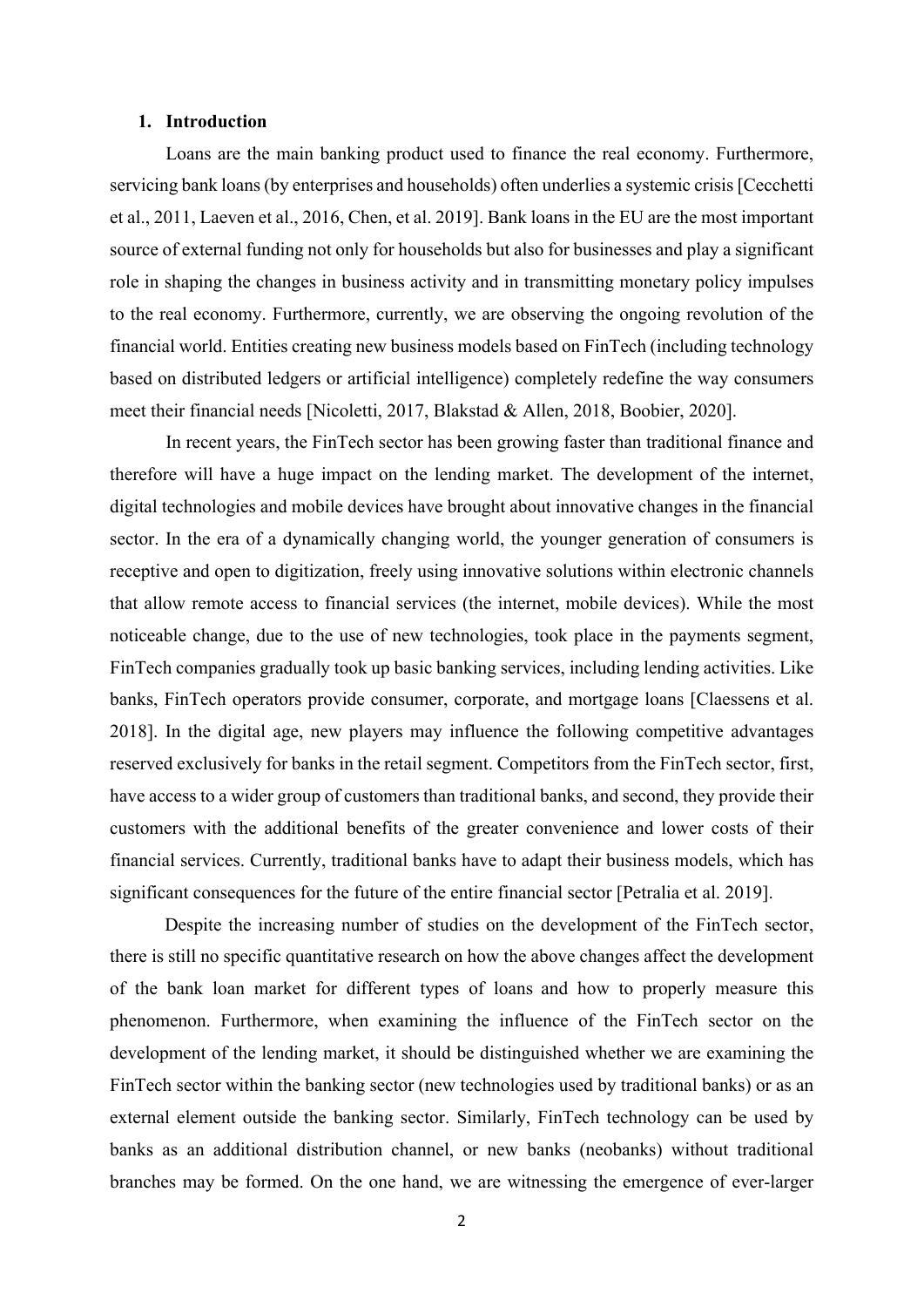banks; on the other hand, we are witnessing the dynamic development of new distribution channels. While the consolidation of the banking sector leads to a reduction in competition due to the emergence of ever-larger banks, the FinTech sector, in turn, stimulates the level of competition not only in the banking sector but also in the entire financial system [cf. Navaretti, Calzolari, Pazzolo, 2017, Pawłowska, Staniszewska, 2021]. An extensive study on competition in the FinTech sector credit market is presented in Claessens et al. (2018). One of the main findings of the study is that the size of FinTech credit is negatively correlated with competition in the banking market and the severity of regulation of that market.

There has been extensive debate on the costs and benefits of bank competition in the connections of monetary policy and macroprudential policy channels [Fungacova et al., 2014, Leroy and Lucotte, 2017], but there is little research concerning the effect of targeted macroprudential instruments and new capital regulations in the context of their impact on bank lending. The contemporary economic system is both complex and heterogeneous [Goodhart and Tsomocos, 2019]. Therefore, a number of questions need to be addressed to develop the banking sector and its potential contribution to the sustainable growth of the economy in the context of digitalization.

This study attempted to assess the impact of FinTech solutions on the development of bank lending for different types of loans. In particular, the impact of the use of digital technologies and mobile devices (smartphones) in banks on the dynamics of bank loans was analyzed. The main research questions are the following: Do the market structure and competition influence the effects of macroprudential policy and microlevel policies in the EU's banks? What is the impact of the new technology on credit growth? Can we capture differences among EU countries and for different types of loans?

To answer the above questions, we attempt to verify Hypothesis H: *new digital technologies mainly affect the development of household loans*.

In this paper, as in other studies [i.e., Kouretas and Pawłowska, 2020], we analyze three categories of bank loans (mortgage, corporate, and consumer loans) and two groups of EU countries. We compare the credit market determinants of loans among the CEE-11 countries (the Czech Republic, Estonia, Lithuania, Latvia, Poland, Slovakia, Slovenia, Hungary, Bulgaria, Romania, and Croatia) and the determinants among the EU-17 countries (Austria, Belgium, Denmark, Finland, France, Greece, Spain, the Netherlands, Ireland, Luxembourg, Germany, Portugal, Sweden, the United Kingdom, Italy, Malta, and Cyprus). Furthermore, on the basis of the available literature, the channels through which new technologies influence the development of bank loans were defined, and variables were distinguished that can be used as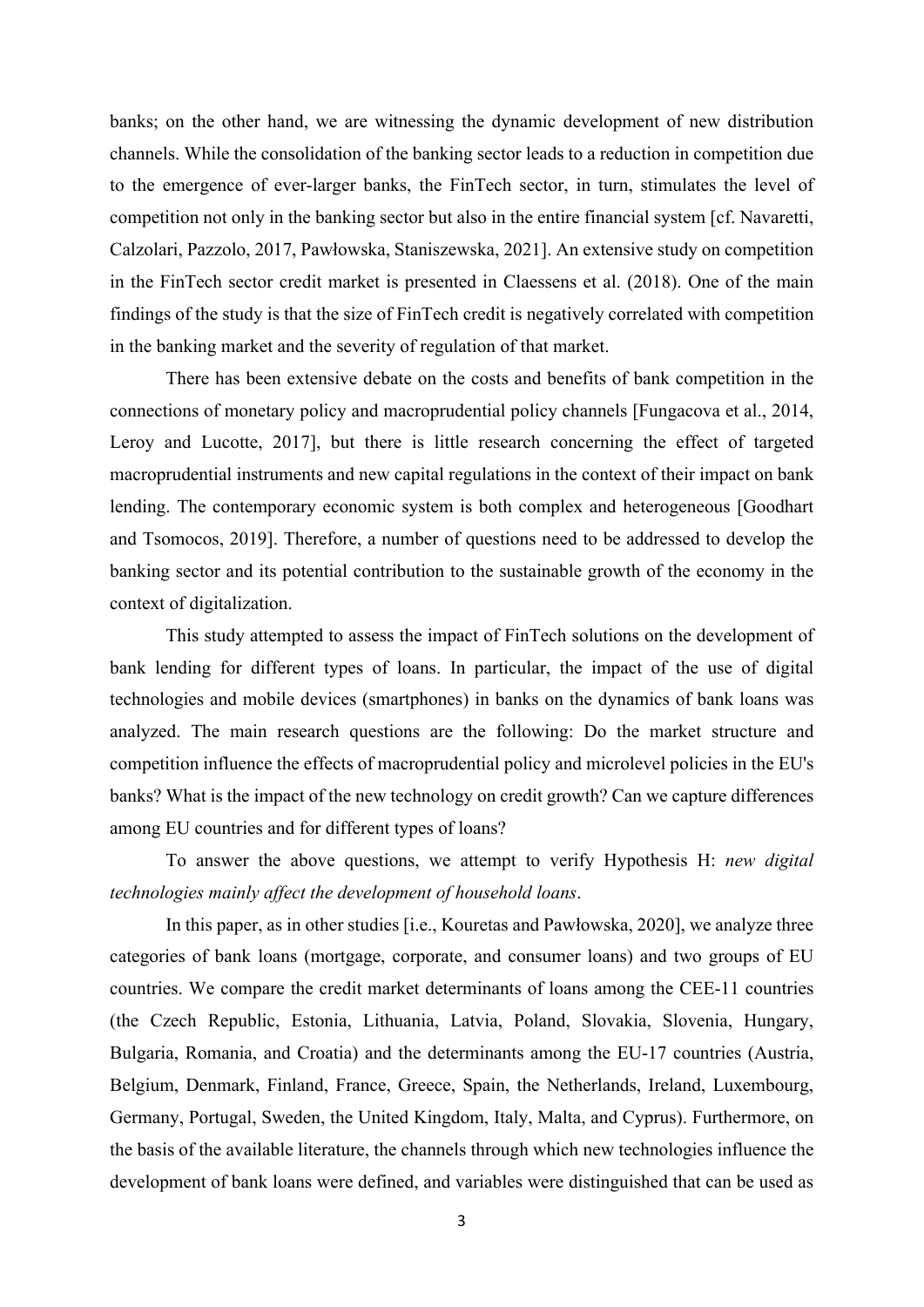a proxy for the use of new technologies. It should be noted that the analyzed phenomenon was measured empirically on the basis of collected panel data. However, new digital technologies are being adopted by traditional banks, and product innovations in traditional banks include modern payment systems using applications for mobile devices. Additionally, we can identify nonbank FinTech companies for which digital innovation is their core business. To assess the impact of digital technologies on credit growth in two groups of EU countries, two types of variables in the model (inside and outside the banking sector) are defined concerning FinTech. However, in this study, due to the lack of detailed data on the FinTech lending market in the EU, only the impact of new technologies and digitalization on the lending market was addressed. The variables concerning FinTech come from the payment statistics and electronic banking data from the European Central Bank Statistical Data Warehouse and from the International Monetary Fund and Eurostat. Market structure is covered by concentration in the banking sector (indicators CR5 and HHI)<sup>3</sup>. We also analyzed the impact of foreign ownership on digitization [De Haas, van Lelyveld, 2012; Cull et al., 2013].

The main contribution of our research in relation to the existing literature on the apparent link between the banking sector's structure, new technology and credit growth is that we study this phenomenon separately for different types of bank loans. We try to confirm that new technology has an impact on credit growth, particularly for households.

This study consists of three parts and a summary. The first part is the introduction. The second is a broad literature review concerning FinTech and lending, the link between FinTech and market structure, and financial stability. The third part presents the data and empirical models. The summary provides our conclusions. The major contribution of this study to the literature is to find the differences in the credit market determinants for different types of loans (corporate, consumer, and residential mortgage loans) between the CEE-11 countries and the other EU countries in the context of the FinTech sector. This study is the first comprehensive study on the determinants of different loan types in the context of new technology concerning the FinTech sector and fills a gap in the macroprudential literature.

<sup>&</sup>lt;sup>3</sup> The share of the five largest banks' total assets (CR5); the Herfindahl-Hirschman index (HHI) for assets (the sum of the squares of the market share of individual banks).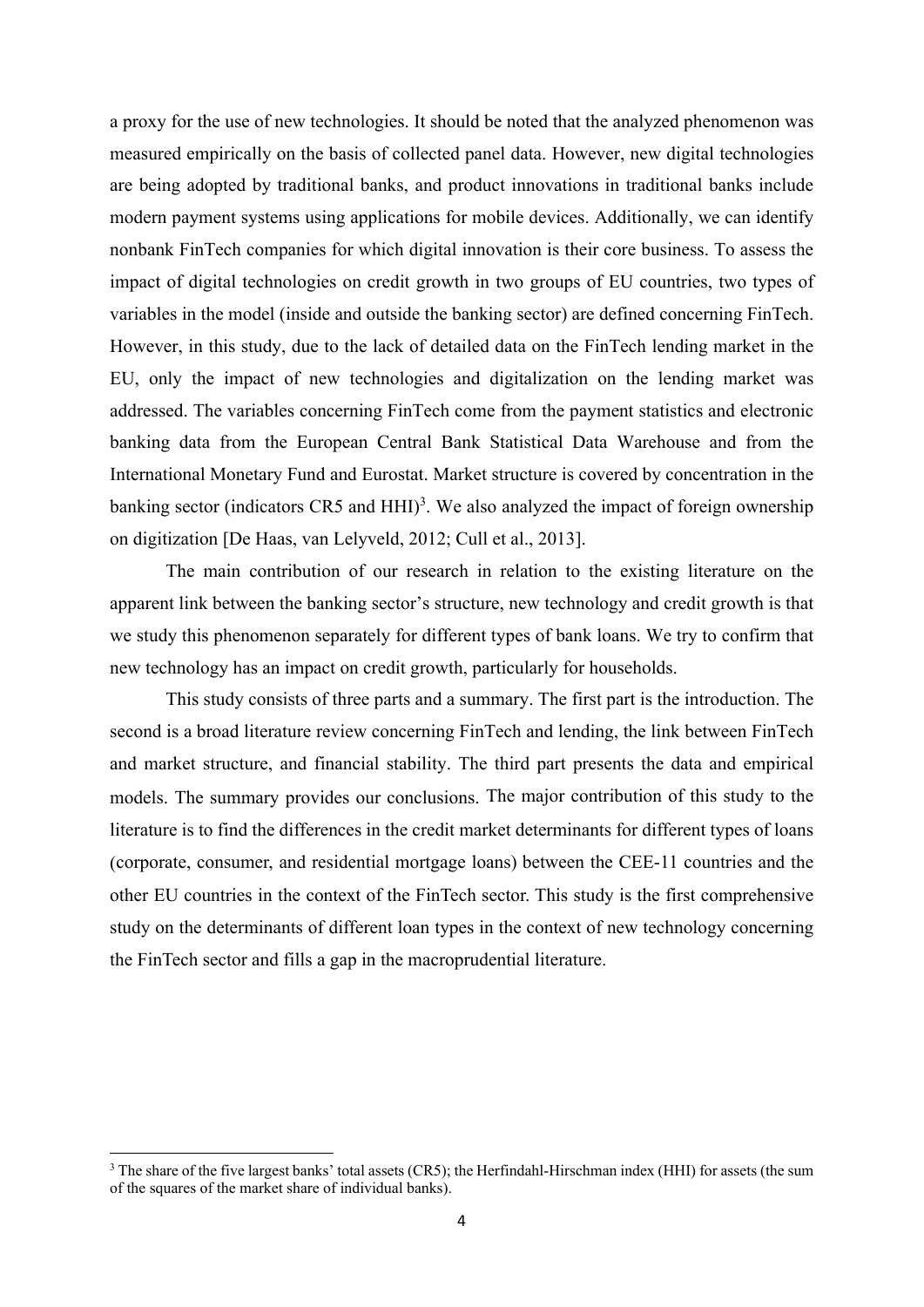#### **2. Motivation and Existing Literature**

Advances in information technologies have transformed banking practices and products. Financial innovation known as FinTech has become the main factor in the transformation of the financial sector on a global scale and has impacted the level of competition due to the possibility of increasing the bank's market power, creating new business models, and introducing processes and products. Entities creating new business models based on FinTech (including technology based on distributed ledgers or artificial intelligence) have an impact on the credit market. The offerings of virtual banks include attractive terms and conditions with bank accounts, such as free-of-charge account maintenance, free payment cards, free bank transfers, and free ATM services. Technical solutions also have become one of the important internal factors enabling banks to streamline their management system, improve work quality, and create new distribution channels.

## **2.1. FinTech: basic definition**

FinTech is part of the process of evolving financial innovation, which has theoretically been shown to be risky but of value [e.g., Thakor, 2012, 2020], with supporting recent evidence that it yields substantial value to investors. The Financial Stability Board (FSB) defines FinTech as "technologically enabled financial innovation that could result in new business models, applications, processes, or products with an associated material effect on financial markets and institutions, and the provision of financial services." For the banking sector, FinTech opens new fields of competitiveness. It brings both positive and negative factors that may influence bank operations, especially in money transfers and credit. The positive factors may include chances to increase efficiencies and profit margins. As a negative factor, FinTech companies deprive banks from clients who seek cheaper and faster solutions for borrowing, transferring, and investment advisements. Thakor [2020] made an attempt to scientifically analyze this phenomenon in an illustrative manner. He presented a synthetic definition of FinTech: "... FinTech is the use of technology to provide new and improved financial services" [Thakor, 2020, p. 1]. According to Thakor [2020], the essence of FinTech is to use technology to deliver new or improved financial services. As mentioned before, there is no uniform market definition of the FinTech sector. It is defined by the services and products it cocreates. As the functionality of solutions employing FinTech technologies grows, its definition broadens. It has been found that the number of areas FinTech is entering continues to grow [Pawłowska and Staniszewska, 2020]. The FinTech sector is growing and is being implemented in markets all over the world, although not evenly. The factors influencing the faster development of this sector include the unmet demand for financial services, especially in developing countries. In other economies,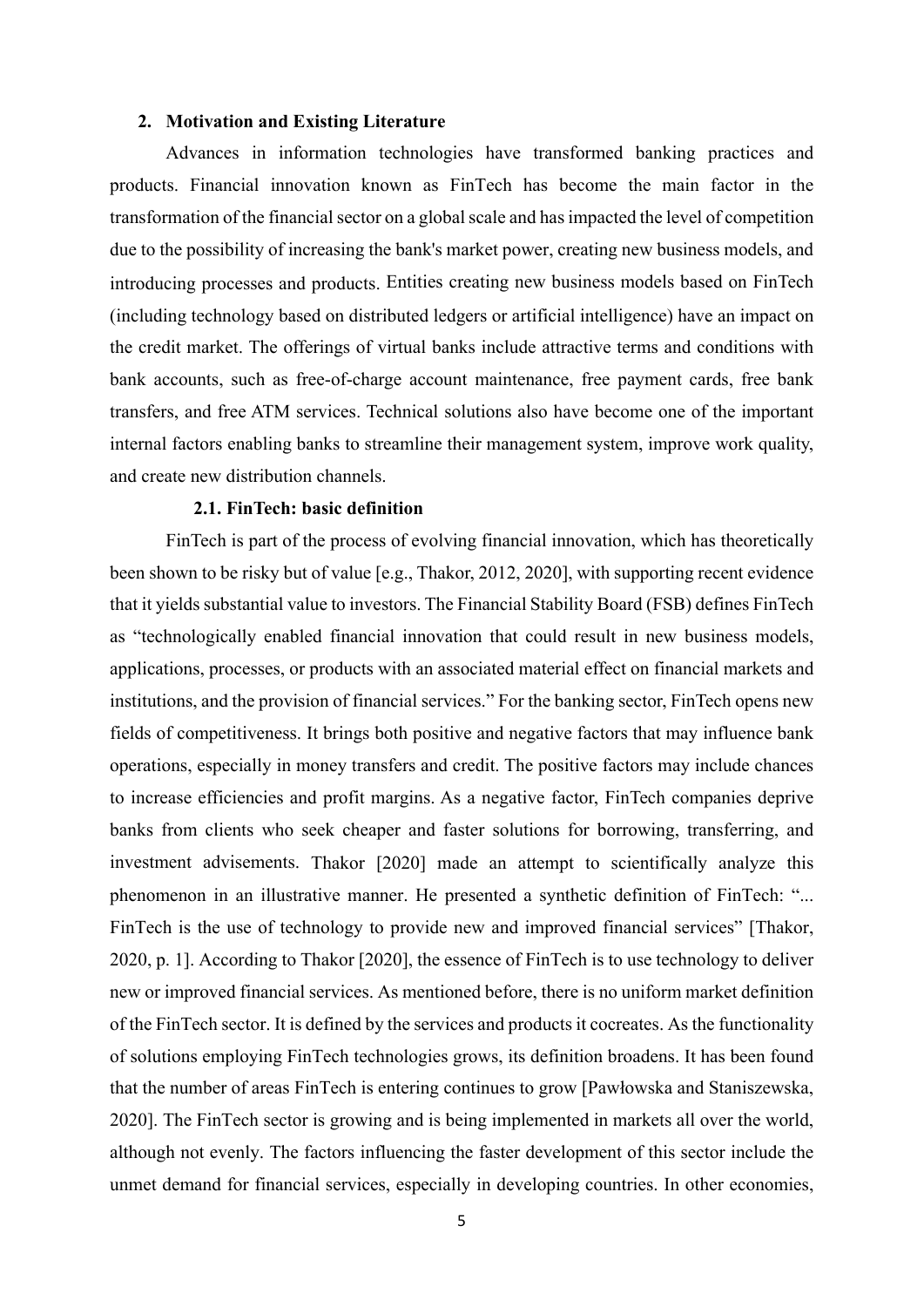this may be associated with the high cost of traditional bank financing, a favorable regulatory and macroeconomic environment, and demographic factors. The younger part of society shows greater trust and a greater propensity to use the services of FinTech companies [BIS, 2020].

The FinTech sector includes, *inter alia*, innovative supervised entities [e.g., banks, payment institutions, insurance undertakings, investment companies) and unsupervised entities, often startups just launching their activity [PFSA, 2017; 2019]. As happened at the beginning of the introduction of online banking, FinTech technology also can be used by banks in two ways. First, it can serve as an additional distribution channel for them. Second, we can identify nonbank FinTech companies for which digital innovation is their core business. Finally, "FinTech" can be broadly defined as technologically possible financial innovations that lead to the emergence of new business models, processes, or products and have an impact on financial markets, financial institutions, and the provision of financial services [FSB, 2017]. The concepts related to the functioning of the FinTech sector are FinTech credit, which was defined as any lending activity supported by electronic (online) platforms that are not supported by commercial banks. This approach is in line with that of CGFS-FSB [2017]. FinTech credit volumes also are greater in countries with less stringent banking regulations. There is no internationally valid definition of a FinTech loan. It is broadly defined to cover all loans that are supported by electronic (online) platforms and not operated by traditional commercial banks. The above definition of a FinTech loan covers all lending activities supported by online electronic platforms (as "peer-to-peer (P2P) lenders").

Among the entities using digital technologies on the loan and lending market, one should distinguish large enterprises, the so-called BigTechs. The term FinTech refers to enterprises using technological innovations in financial services, while large technology companies (BigTechs) offer financial services as part of their activities, which have a much wider scope [BIS, 2019]. BigTech companies have many lines of business [cf. Vives, 2017, p. 101]. Notably, technological giants such as Amazon, Apple, and Google, which already operate in the lending market, have great potential for the development of financial services because they have access to a huge amount of customer data. Traditional banks collect information on customer credit histories over a long period of time, while BigTech companies can use their advantage on the lending market thanks to nonfinancial data about their customers [BIS, 2020]. It should be noted that the activities of banks are influenced differently by threats and opportunities from BigTech companies than by FinTech companies [Tanda and Schena, 2019, Carletti et al., 2020]. FinTech customers are mainly retailers, while large BigTech technology companies operate mainly in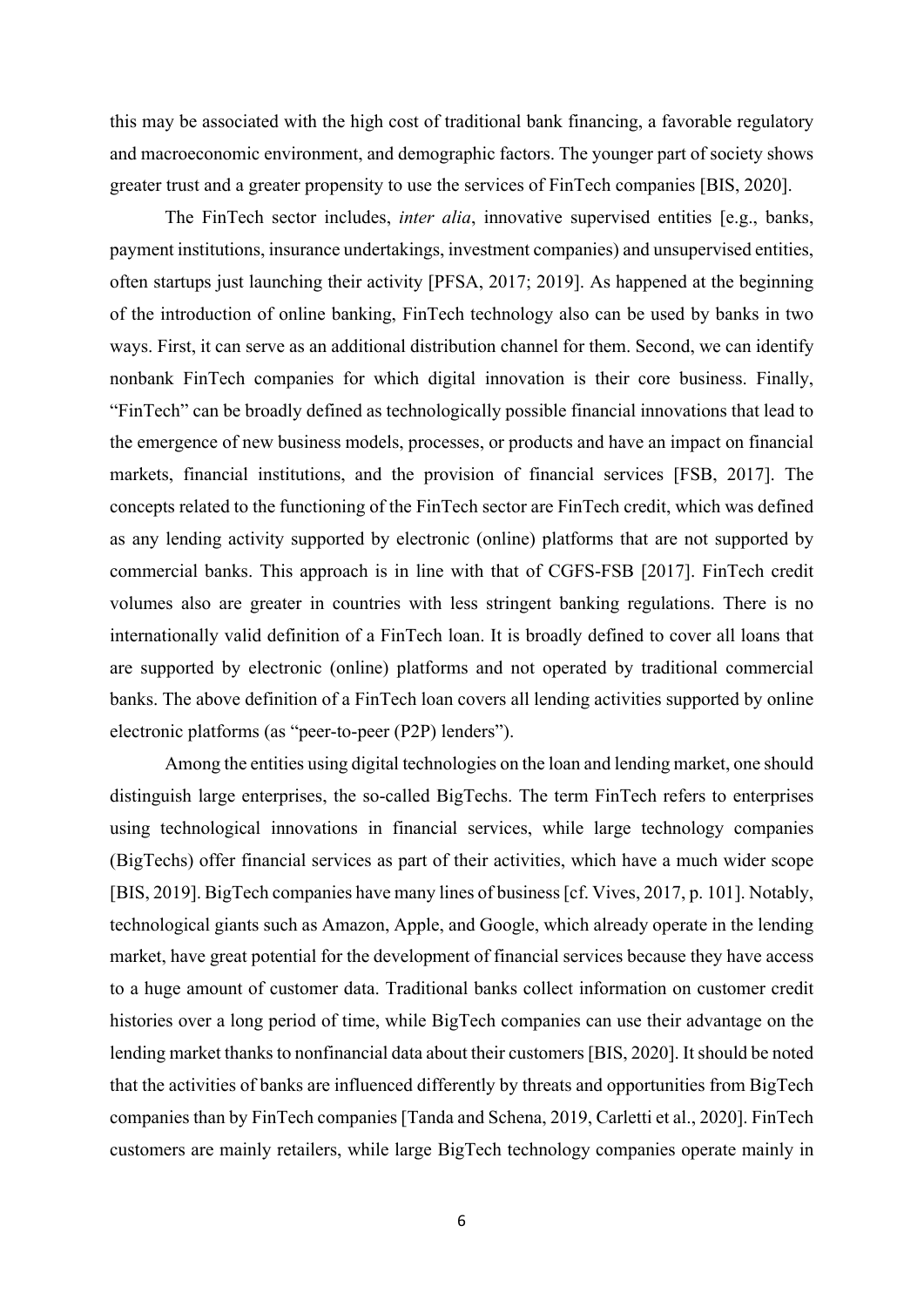the financial sectors oriented at markets in China, the United States, Japan, Korea, and Europe, e.g., in the United Kingdom [BIS, 2020]<sup>4</sup>.

## **2.2. FinTech and banking sector**

Undoubtedly, technical changes have a huge impact on the shape of retail and corporate banking at the moment. Consumers, in both developed and emerging market economies, are increasingly turning to digital financial services that are cheaper and more convenient. This is the reason for a new approach to the relationship between the financial sector and the real economy. This phenomenon influences the business models of banks and the level of competition in the market [Claessens et al., 2018, pp. 29–49]. The changing architecture of the financial sector brings new challenges for regulators and companies operating in the financial market. On the one hand, the 2008 financial crisis and its effects resulted in the adoption of many regulatory actions, both on a global scale and in individual market segments (CRD IV package). On the other hand, the development of digital technologies is a source of new risks for the financial sector and its stability. Undoubtedly, the pace of development of the FinTech sector and its wide scope of activities mean that it influences the structure of the banking sector by changing the borrower-lender relationship. By entering the area of activity previously reserved for banks, FinTech companies exert a huge impact on competition in the financial services sector. Traditional banks adapt their business models to digital technologies. Appropriate use of the new technologies enabled banks to increase their competitiveness, which in consequence enhanced the level of competition in the banking industry. In addition, in the banking sector, a directive was implemented for retail banks to standardize the payment services market of the Payment Services Directive (PSD2), and for investment banks and asset managers, the Markets in Financial Instruments Directive (MiFID2) was implemented, which is the basis of EU regulations aimed at improving the competitiveness of EU financial markets and protecting investors by creating a single market for investment services.

It should be noted that the imperfections of the financial market also play a role in the functioning of FinTech lending. FinTech companies, like banks, provide consumer loans, corporate loans, and mortgage loans. Loans granted through them are growing rapidly, although they are still small compared to the loans granted by traditional intermediaries [Claessens et al., 2018].In the past, the activity of traditional banks focused on customer relations was considered a factor weakening the asymmetry of information between the fund provider and the recipient

<sup>4</sup> In this study, in quantitative research we do not take into account the influence of companies from the BigTech sector on the loan market.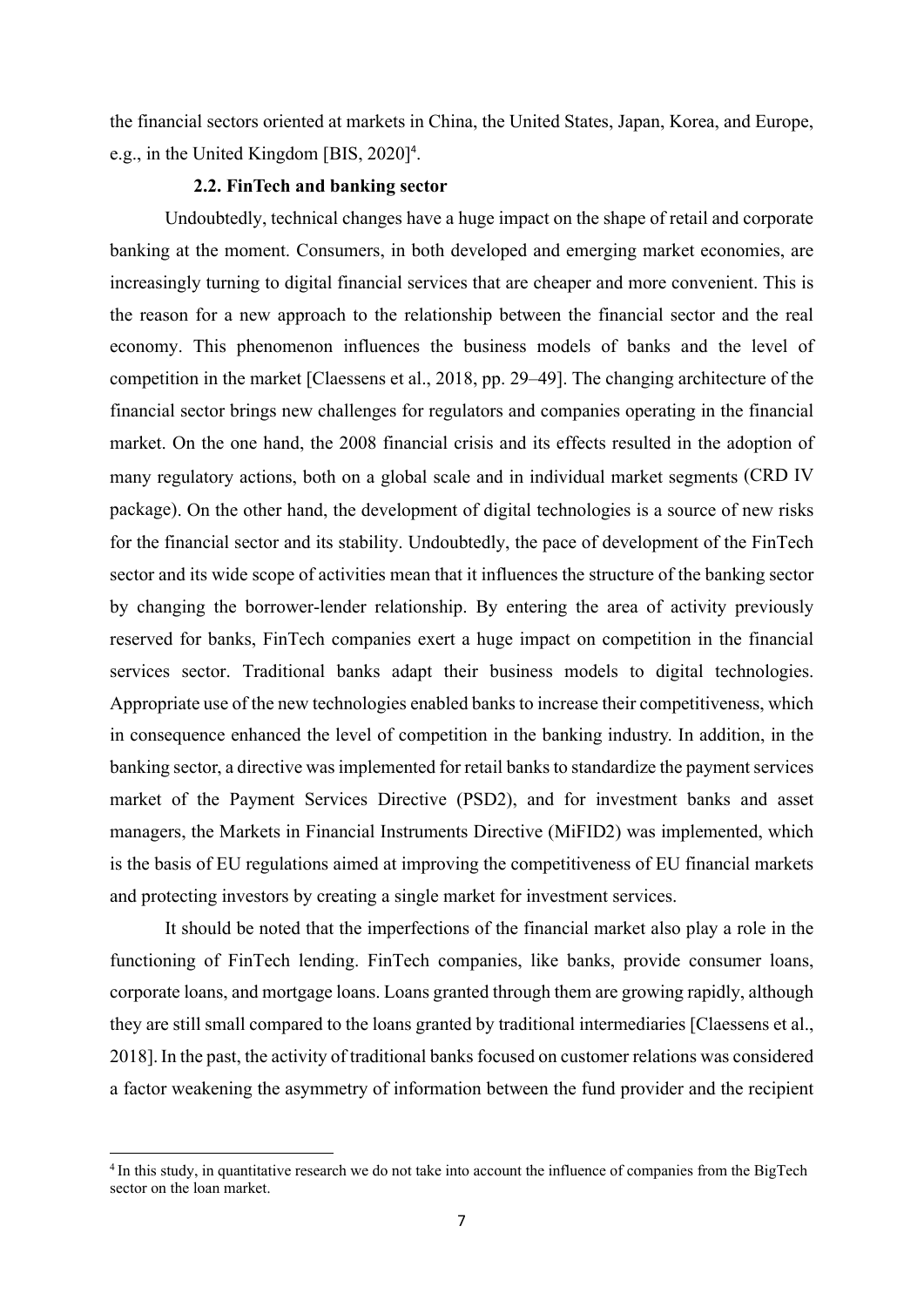in the loan market [Akerlof, 1970]. Both *ex ante* (negative selection) risk and moral hazard can be mitigated by banks due to their experience in finding and monitoring borrowers [Diamond, 1991]. However, the increasing use of the internet and platforms based on it has made it possible to match lenders and borrowers directly through peer-to-peer (P2P) lending. In this loan model, the intermediation of financial institutions is not required, and contact between lenders and borrowers is provided by a credit platform.

New technologies influence the bank loan market on both the demand and supply sides. On the supply side, as the computing power of computers increases, the use of application programming interfaces on the internet, big data technology, and cloud computing is increasing. The second aspect is regulatory changes stimulating supply on the lending market (e.g., the PSD2 detective). The demand factors include changes in consumer behavior related to the convenience of investing through online and mobile tools, demographic factors, and the level of the development of the economy and the financial market. Younger consumers may have more confidence in FinTech entities, as they may feel that their products are more socially responsible and have greater social value than those of traditional banking [FSB, 2019, pp. 5- 10]. The FinTech sector has great potential to ensure greater financing efficiency [Philippon, 2016]. Research shows that competition from FinTech entities and large technology companies is the main factor in introducing new products and confirms that FinTech loans are more widespread in economies with higher financing costs [Bazot, 2018]. It seems, however, that trust is the factor distinguishing traditional banks and providing them with regular customers [Scardovi, 2017, p. 31, Thakor, 2020].

### **2.3 Influence of FinTech on market structure**

The industrial organization approach to banking (IOAB) is a theory concerned with the issue of measuring competition in the banking sector [cf., Degryse et al., 2009; Vives 2016, Bikker & Leuvensteijn, 2014]. The results of the empirical studies concern the direction of the changes in concentration and competition between banks over time. Ratnovski [2013] stressed that banks in advanced economies have high incentives to take risks. In recent years, there have been ongoing debates concerning the economic role of the market structure and size of banks within the banking industry. Furthermore, financial innovations enabled by digital technology, or "FinTech", have started to play an important role in the provision of many financial services. While technological development in finance is not new, progress has arguably sped up in the digital age and has a huge impact on competition. Changes in competition within the banking sector are taking place mainly through two channels: mergers and acquisitions (M&As) and regulations stimulating barriers to entry and exit. New technologies increase the possibility of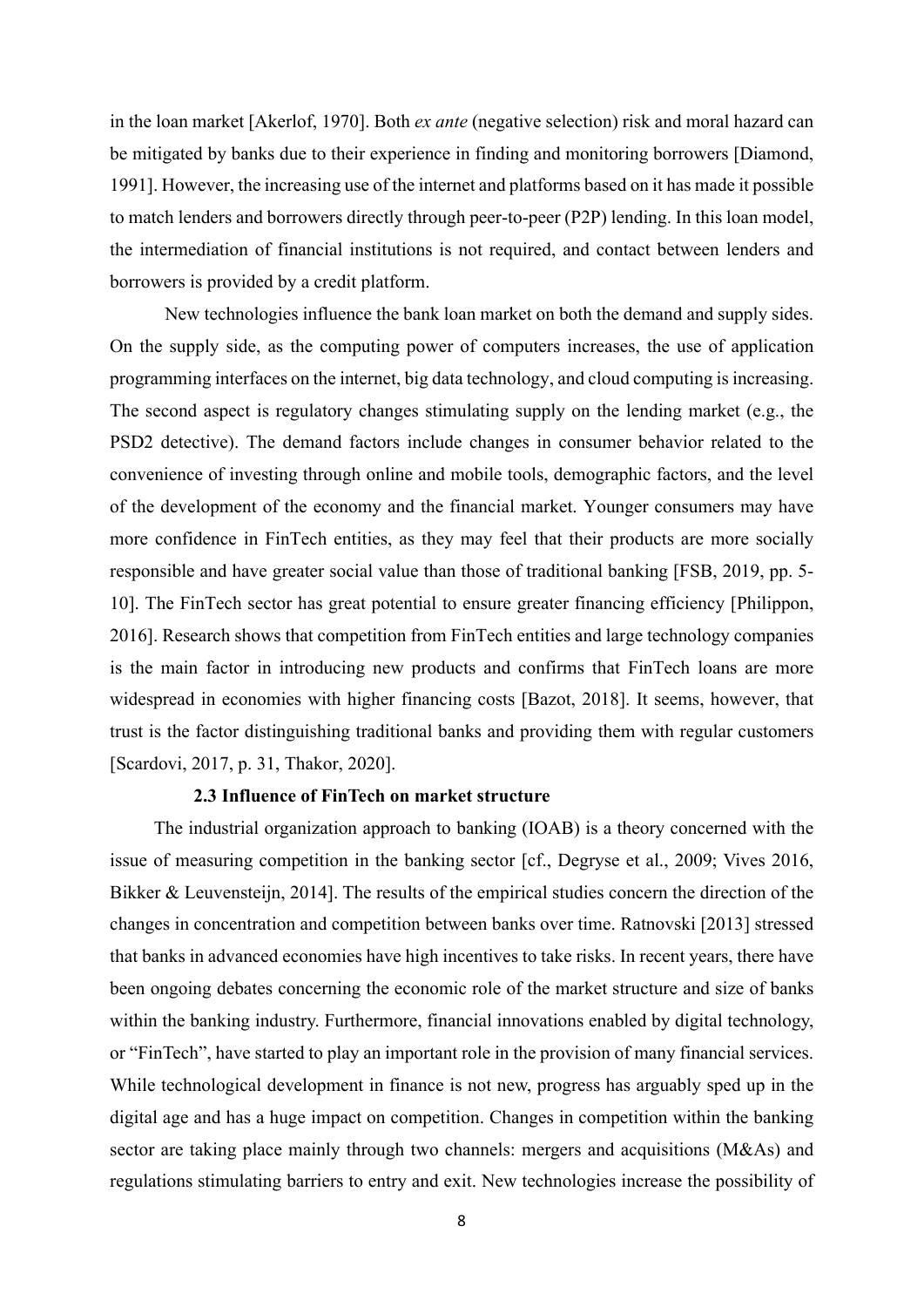entry and exit in the financial market. Fundamental advances in the internet, mobile communications, and information collection and processing have underpinned a range of recent innovations in finance [FSB, 2017, 2019].

FinTech companies influence the structure of the financial services market through the number and size of market participants, entry and exit barriers, and the availability of information and technology to all market participants. According to the FSB [2019, pp. 3-4], financial innovations may affect the structure of financial services as follows: their impact on the profitability of banks; the entry of large, renowned technology companies (BigTech) into the area of financial services; and the provision of important services by third parties. According to Vives [2017], competitors from the FinTech sector put pressure on banks to adapt their traditional business model to current trends and demands. Compared with FinTech companies, banks have two competitive advantages in the financial market: they can borrow at low rates, and they have access to deposits with explicit or implicit insurance by the government. They enjoy privileged access to a stable customer base [Vives, 2017]. This indicates that entering the intermediation industry with new technologies will depend heavily on government regulations and guarantees related to COVID-19.

Along with the development of the FinTech sector, the number of studies on its impact on the bank loan market and the stability of the financial sector by influencing the structure of the lending market is growing. Research efforts are directed at organizing the ever-expanding literature on the development of the sector [e.g., Thakor, 2020] or focusing on a narrow aspect of this phenomenon; for example, Morse [2015] studied social loans, and Buchak et al. [2017] analyzed the housing loan market. The literature on the subject also deals with the issue of the impact of financial innovations on competition in the lending market [Frost, 2020]. An extensive study of competition in the FinTech loan market was presented by Claessens et al. [2018]. One of the main conclusions of this study is the statement that the size of the FinTech loan is negatively correlated with competition in the banking market and the strictness of regulations there [e.g., Besanko, Thakor, 1992]. A different approach suggests that in a competitive market with low financing costs, borrowers have fewer reasons to engage in riskier ventures and that the stability of the banking sector as a whole increases [Boyd & Nicolo, 2005].

### **2.4 Influence of FinTech on financial stability**

Specific to the financial sector is the link between market structure and stability, long recognized in theoretical and empirical research and, most importantly, in the actual conduct of prudential policy toward banks [Claessens, Laeven, 2004, Vives, 2016]. It should be noted that there is no scientific consensus on whether bank competition leads to greater or lesser stability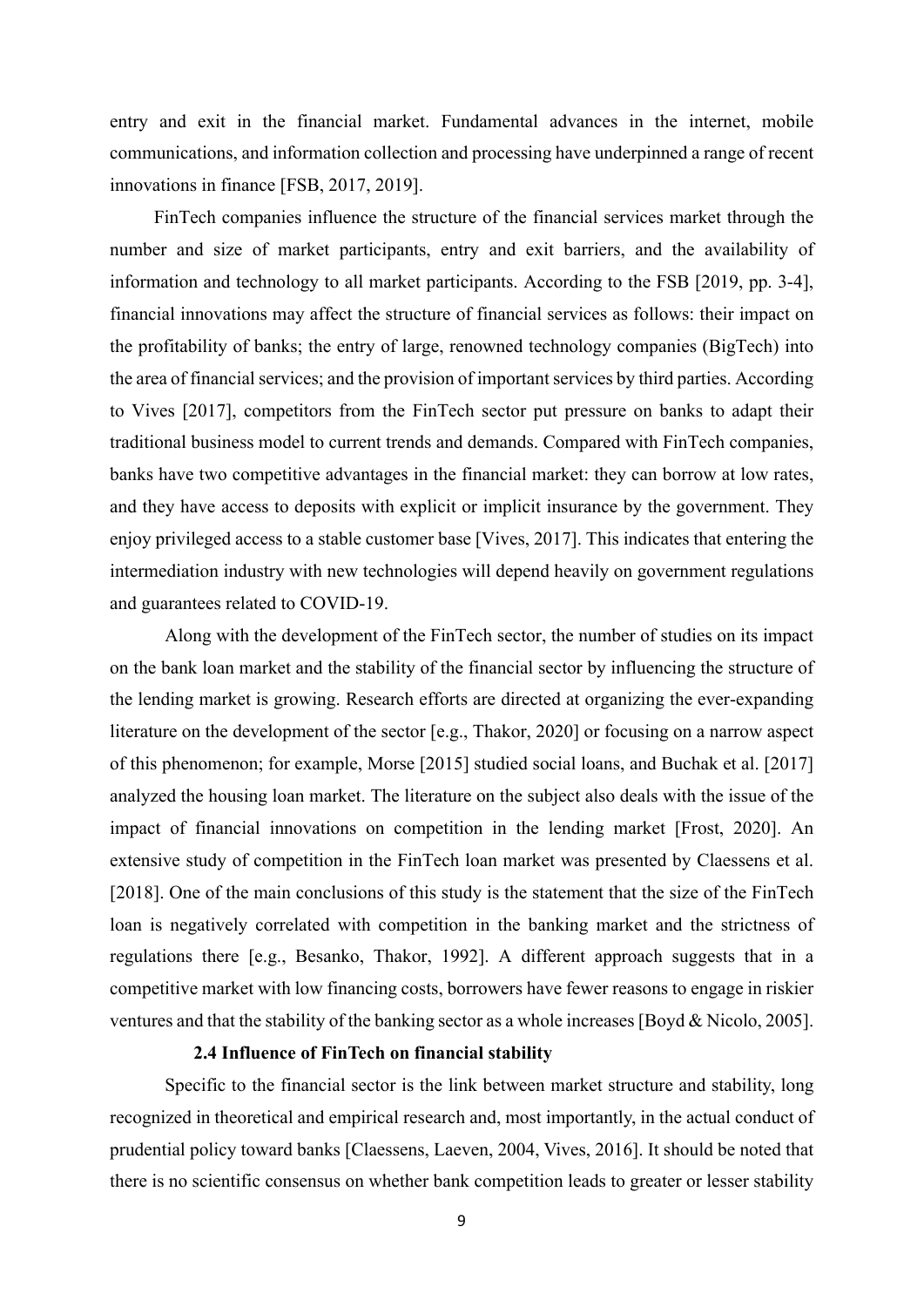in the banking sector [cf. Vives, 2016, Goetz, 2018]. On the one hand, competition may enhance financial stability by pushing unstable banks out of the market. On the other hand, competition can encourage banks to take greater risks to become more profitable [Vives, 2016].

Finally, together with the growth of FinTech operations, its impact on the stability of the banking sector will be increasing [e.g., Thakor, 2020, Frost, 2020]. The types of barriers to entry into the banking market are changing. Regulations allow FinTech providers to join the market, while some of the services are reserved for banks. As a rule, large closed networks reduce opportunities for competition. Theoretically, if a full range of services offered by banks is available for new parties, competition will force old financial institutions to adopt new technologies for improving their services and reducing costs [He et al., 2017, Claessens et al. 2018]. Additionally, the development of the FinTech sector in the European Union has attracted the interest of regulators in its influence on financial stability and market structure [BSBC, 2018].

The Financial Stability Committee addresses the following issues: (1) how the FinTech activities fit into the regulatory framework and are in line with the arrangements resulting from the member authorities' approach to FinTech; and (2) what challenge the FinTech sector poses for regulators and supervisors. Some entities are subject to financial reporting regulations but have limited or no obligations at all. As a result, information on licensed FinTech companies may not be directly available in traditional banking statistics [Zetzsche et al., 2017]. Additionally, regulators focus on how to increase cybersecurity, but efforts to do so are not necessarily public, mainly for national security reasons. Although cyber risk does not only concern FinTech, its activity is based on digital solutions, which increases the possibilities of hackers looking for a weak link in the network [cf. FSB, 2017, pp. 23-32]. FinTech is covered by the existing regulations on macrofinancial and microfinance risks. In the context of macrofinancial issues related to systemic importance institutions (SIFIs), it is recommended that SIFIs should be subject to more intensive supervision, which is expected to reduce the likelihood of bankruptcy or collapse and its ensuing impact on the financial system. In the context of microfinance risks associated with FinTech activities, such as credit risk, leverage, and liquidity, FinTech companies may fall under the shadow banking policy framework [FSB, 2017].

While there is agreement among scientists regarding the profound and pervasive implications of new technologies for the financial sector, there is no consensus on the likely future model of financial services delivery. Some believe that the basis is cooperation between traditional banks and new entities from the FinTech sector, including in the form of mergers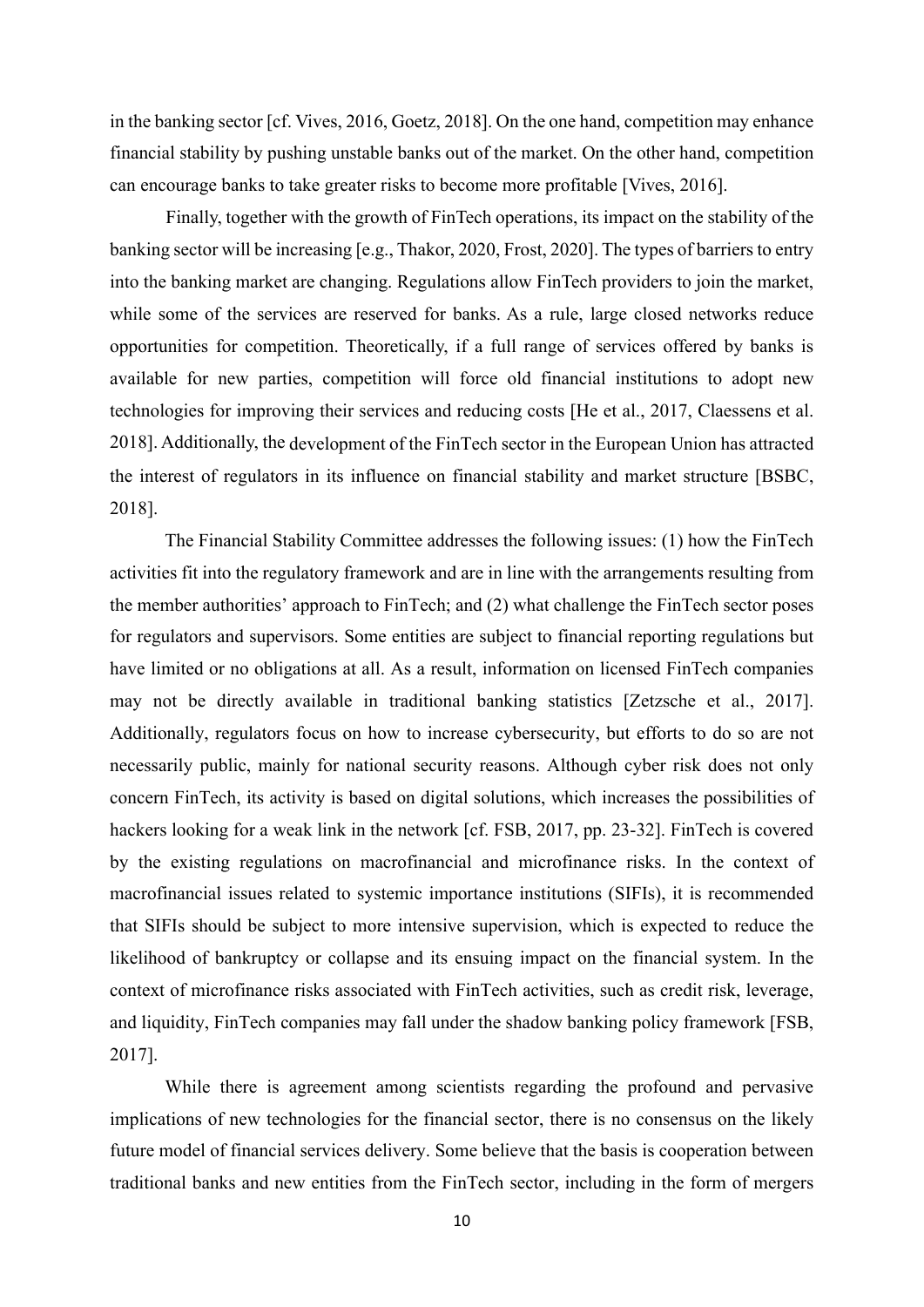and acquisitions. Others believe that new players from the FinTech sector will dominate selected segments of the financial market. It seems, however, that the factor that distinguishes banks and provides them with regular customers is trust and the fact that, unlike new players, they are institutions of public trust [Thakor, 2020]. Due to their nature, it is easier for them to maintain trust. It is asymmetric in nature; it is harder to get than to lose. However, banks appear to be able to survive a crisis of distrust, while for FinTech lenders, this can be difficult due to the nature of their business. Furthermore, considering the impact of the COVID-19 pandemic on the above issues in 2020, it can be concluded that, on the one hand, it contributed to the economic downturn and the decline in banks' results, and on the other hand, it caused the development of sales channels using new FinTech technologies.

### **3. Data and Model Specification**

In this section, we first describe the data and methods of our empirical research. Our research offers both microlevel and macrolevel assessments of the relationship between the market structure, new technology, and credit growth using dynamic panel data regression and panel VAR. Unlike in other studies concerning the development of the credit market, we analyzed the dynamics of three types of loans separately, instead of the total lending in the EU banking sectors. In the analyzed period, the EU economies were under the influence of the GFC and, subsequently, the euro area sovereign debt crisis (before and after the GFC) and before the pandemic crisis. We took the annual bank-level data collected from the BankScope and Orbis Bank Focus databases and merged them with country-level data concerning the macroeconomic situation, the market structure data, and the new FinTech technology. The unbalanced panel covered the 2004–2019 period and included commercial banks, savings banks, and cooperative banks operating in EU-28 countries. Data at the country level concerned the payment sector, the condition of banks, and the situation in the real sphere of EU economies. Macroeconomic data concerning economic growth (i.e., GDP data) came from Eurostat, and concentration data came from the European Central Bank (ECB) Statistical Data Warehouse. Additionally, data on the FinTech sector came from various publicly available data sources: Eurostat, the ECB Statistical Data Warehouse and the IMF.

We analyzed bank-level data of the following loans, denominated in euros: residential mortgage loans (household lending for house purchase), consumer loans (lending to households for purposes other than house purchase), and corporate loans (lending to nonfinancial corporations).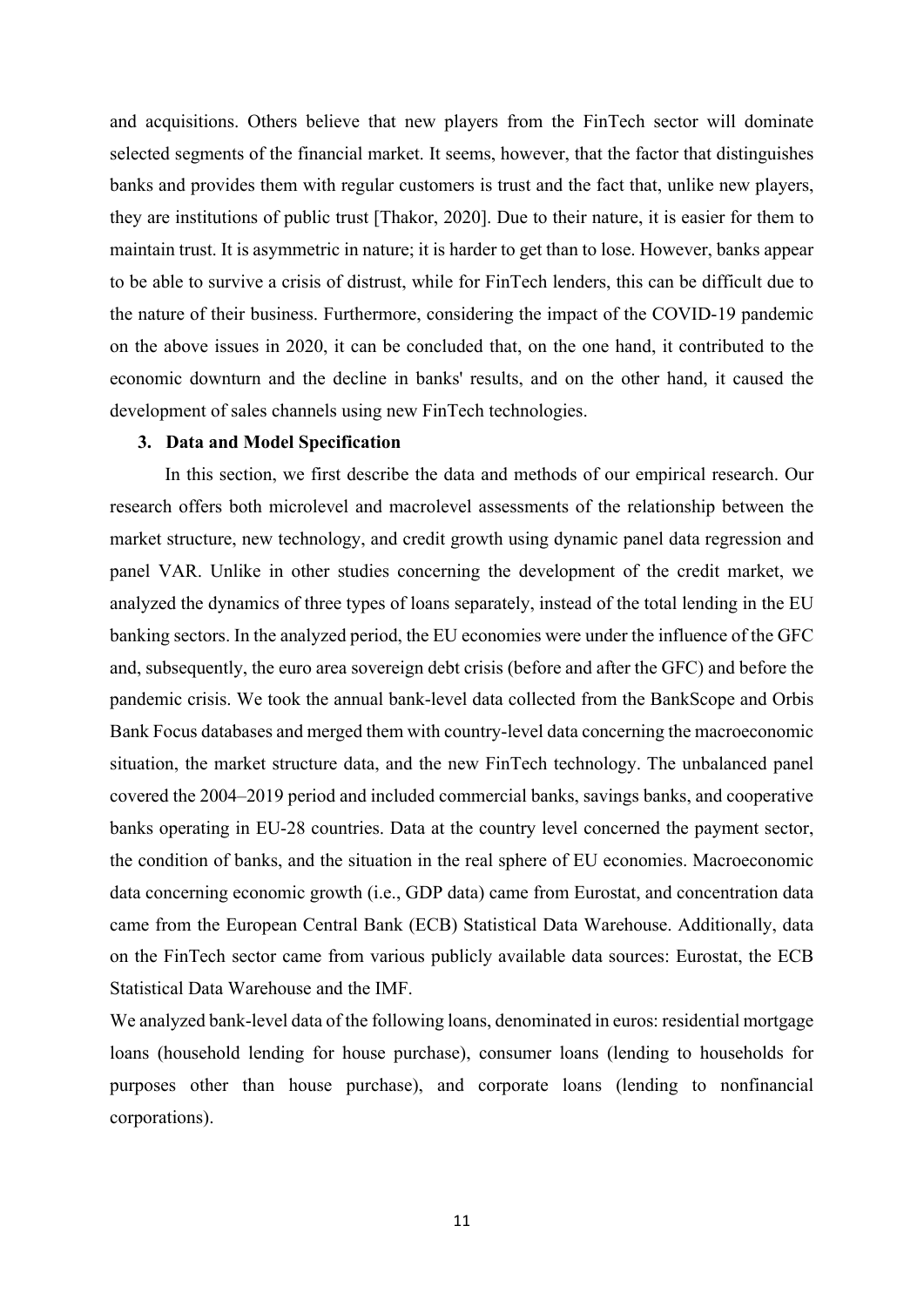Finally, we try to identify the channels of influence of new digital technologies in the financial market on the structure of the banking sector and the dynamics of bank lending. Furthermore, in the micro model, we also tested the impact of macroprudential measures (i.e., higher capital requirements) on the credit supply. We proxied the economic cycles using GDP growth in each EU country.5 Foreign bank presence was calculated as a binary variable (*For*) at the bank level on the microlevel. In both assessments, we evaluated the dependence of credit growth on the following country-level variables:

- market concentration measures, including the concentration ratio for the five largest banks as the share of the five largest banks in total banking sector assets (*CR5*) and the Herfindahl-Hirschman Index for assets (*HHI*);
- new FinTech technology measures. The vector of variables that take into account digital technology is broken down into variables inside the banking sector (*FinTech1*) and outside the sector (*FinTech2*). The following variables are considered to be variables describing new technology: value of payment with a payment card; share of the number of individuals using the internet for online banking in the population, with internet banking understood as electronic transactions, such as bank transfers or direct debits, as well as checking the account balance or history; ATMs allowing authorized users to withdraw cash, with authorization usually made via a payment card and three types of variables used (total number of ATMs, number of ATMs per 1,000 km2, and number of ATMs per 100,000 adults); share of individuals using the internet in the population; number of mobile phone subscriptions per 100 people; internet access from a mobile device, laptop, or notebook (percent of people); and number of secure web servers per 1 million people.

It should be noted that the banking sectors of EU countries are not homogeneous [Pawłowska, 2016]. First, an important feature of the banking sectors of CEE countries was a high level of concentration and foreign presence [Arena et al., 2007], as opposed to the highly developed banking sectors in Western Europe, and postcommunist countries have played the role of a host country for banks from a number of countries in Europe [Pawłowska et al., 2015]. Since the GFC (i.e., 2010–2019), the CEE banking sector has continued to be highly concentrated and characterized by high levels of foreign capital, whereas in the banking sectors of Western European countries, the level of foreign capital is relatively low and the concentration is more

<sup>5</sup> Consumption for households or investment (i.e., gross capital formation) indicators for enterprises would be other interesting alternatives.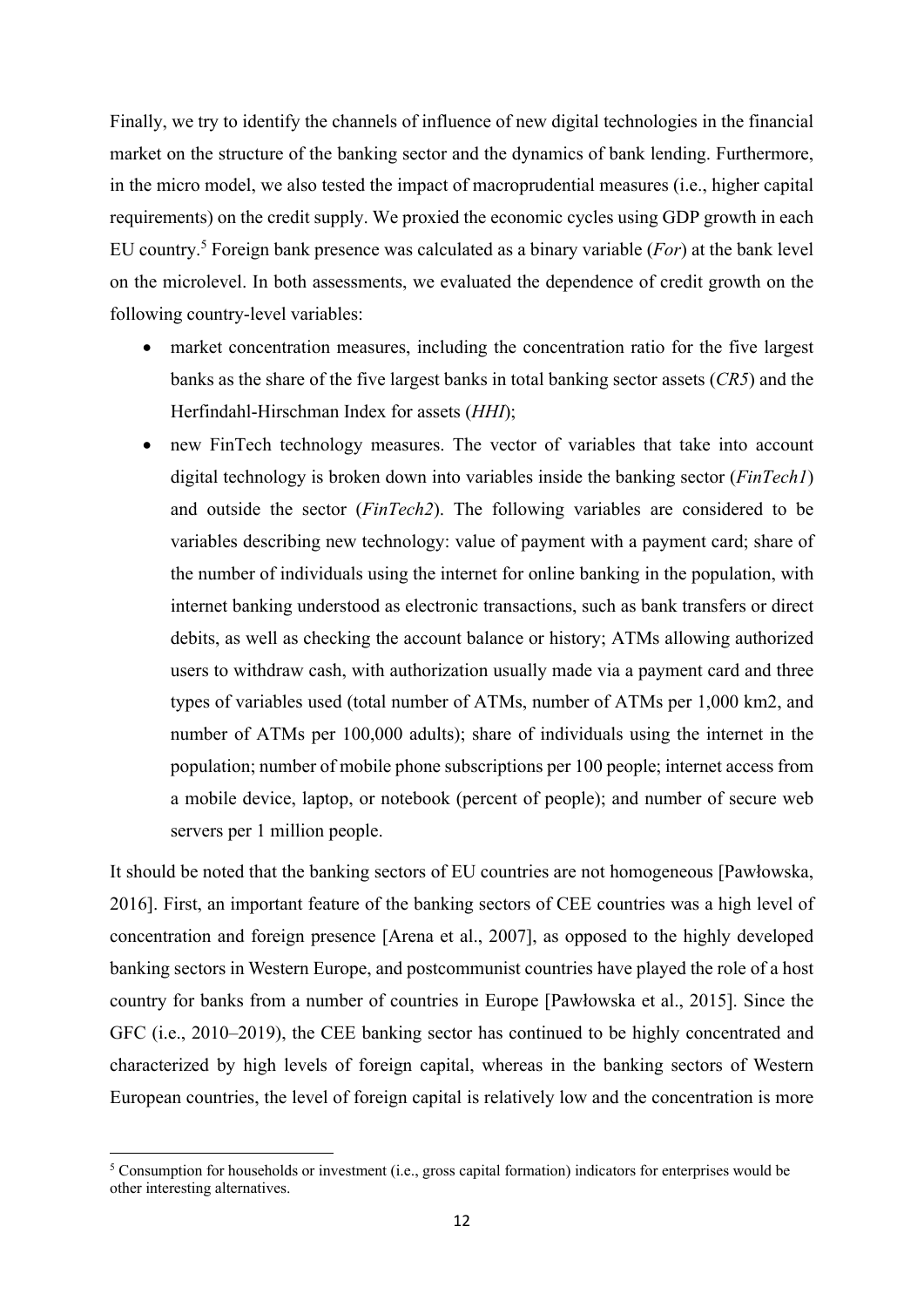diversified. Kouretas and Pawłowska [2020], using the methodology of panel regression GMM, found differences in the determinants of the growth of different types of bank loans (total gross loans, as well as corporate, consumer, and residential mortgage loans) for two groups of countries after the global financial crisis (EU-17 and the CEE-11).

Therefore, in this study, we decided to split the research sample of EU countries into two groups (CEE-11 countries and EU-17 countries): host countries and home countries. The group of EU-17 countries consists of Austria, Belgium, Denmark, Finland, France, Greece, Spain, the Netherlands, Ireland, Luxembourg, Germany, Portugal, Sweden, the United Kingdom, Italy, Malta, and Cyprus (i.e., the EU-15 extended by Cyprus and Malta). The CEE-11 countries are the Czech Republic, Estonia, Lithuania, Latvia, Poland, Slovakia, Slovenia, Hungary, Bulgaria, Romania, and Croatia, i.e., the EU-12 decreased by Cyprus and Malta and extended by Croatia. **3.1 Single-equation panel regression model** 

To investigate the impact of FinTech financial innovation on the development of bank loans in the EU, we indicate the channels of influence of new digital technologies in the financial market on the structure of the banking sector and the dynamics of bank lending. In particular, the impact of the use of digital technologies and mobile devices (smartphones) in banks on the dynamics of different types of bank loans was analyzed. To verify the following Hypothesis H, i.e., *new digital technologies mainly affect the development of household loans,* the study was broken down into three types of loans: residential mortgage loans (*morloans*), corporate loans (*corloans*), and consumer loans (*conloans*). Empirical measurement of the analyzed phenomenon with the use of econometric technologies was performed on constructed panel data containing individual annual data from banks in the EU for 2004–2019.

To verify the research hypothesis, an econometric model was constructed. The model also allows us to investigate whether foreign ownership stimulates the FinTech sector. Based on the above assumption, the micro baseline model was calculated based on Equation (1) as follows:

$$
\Delta\ Loa_{i,t} = \gamma_i + \mu_t + \alpha_0 \Delta\ Loa_{i,t-1} + \sum_{j=1}^k \beta_j X_{i,t} + \alpha_1 For_{i,t} + \alpha_2 MS_{c,t} + \alpha_3 Finterch_{c,t} + \alpha_4 Finterch_{c,t} + \alpha_5 (For_{i,t} * Finterch_{c,t}) + \alpha_6 (MS_{c,t} * Finterch_{c,t}) + \alpha_7 (MS_{c,t} * Finterch_{c,t}) + \alpha_8 (MS_{c,t} * GDP_{c,t}) + \varepsilon_{i,t}
$$
\n(1)

where:  $\Delta$  *Loan<sub>it</sub>* which is the annual change in the stock of total gross loans (in logs) to particular sector: residential mortgage loans (*morloans*), corporate loans (*corloans*), consumer loans (*conloans*) for each bank *i* and for each year *t*. Loans are express in euro. The coefficient  $\gamma_i + \mu_t$  is a constant term;  $\varepsilon_{i,t}$  denotes the error in the model; and  $\alpha_k$ ,  $\beta_i$  (where  $k = 0, \dots, 8$  and  $j = 1, ..., 4$  are the regression coefficients.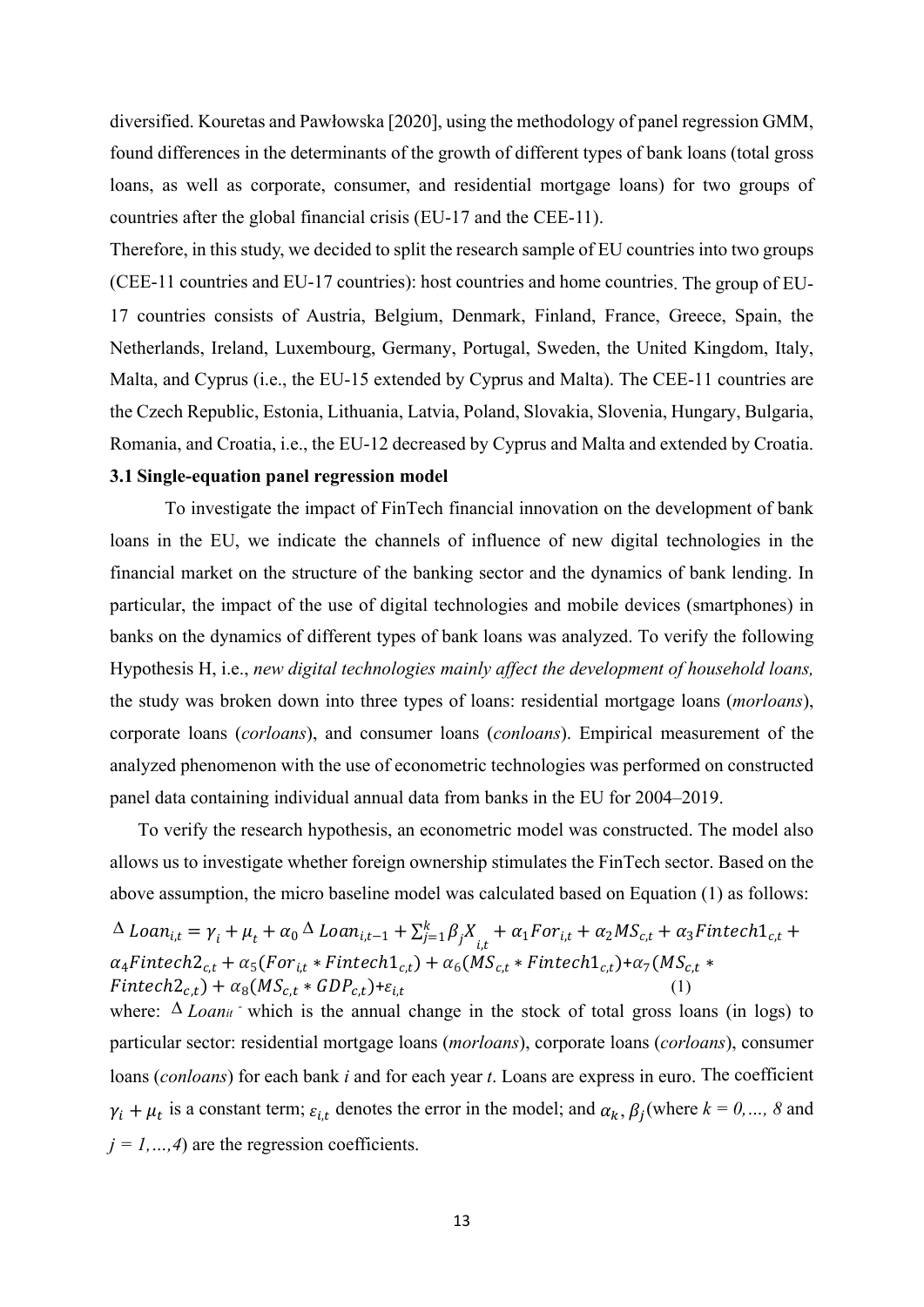The following independent variables were adopted:

 $X_{i,t}$  – vector of control variables that reflect the results of banks as *Bank-Specific Variablesit* that captures the bank performance and macroprudential instruments to which a bank is exposed to credit risk through ex ante balance sheet composition and market access. In regressions, the following variables were adopted for each bank *i* for each year *t*:

- the ratio of banks' capital to assets ratio (*Tier1*), which is an indicator of bank risk behavior (the higher the capital ratio, the greater the risk aversion);
- bank profitability ratio, *ROA* and *ROE6* ;
- loan to asset ratio (*LTA*);
- loan to deposit ratio (*LTD*);
- banking sector size as a logarithm of the total banking sector assets (*LA*).

Moreover, a binary variable defining foreign ownership was adopted as the measure of foreign capital. It was constructed on the basis of information on the bank's ownership structure, which specifies the bank's ownership type (*For<sub>i,t</sub>*). The value of the variable is one if the bank is foreign and zero otherwise for each bank *i* and for each year *t*.

 $MS_{c,t}$  – vector defining concentration in banking sectors in EU countries; the indicators determining the market structure are concentration ratios derived from ECB statistics, for country c in year t; banking sector concentration is defined as the share of the five largest credit institutions in total assets (CR5), and the Herfindahl-Hirschman ratio for assets is the sum of the squares of the market share of individual banks (HHI) for each year t in country c.

 $GDP_{ct}$  – GDP increase in country *c* in year *t* to capture the cyclical factors and macroeconomic situation.

When examining the influence of the FinTech sector on the development of the lending market, it should be distinguished whether we are examining the FinTech sector within the banking sector (new technologies used by traditional banks) or as an external element outside the banking sector, because the FinTech technology can be used by traditional banks as an additional distribution channel. The vector of variables that take into account the new FinTech technology is broken down into variables inside the banking sector (*FinTech1*) and outside the sector (*FinTech2*). Finally, after examining the correlation7 between the variables as the

 $6$  ROE was used for the robustness check in the regressions based on Equation (1).

<sup>7</sup> The correlation coefficients between all variables in the model are estimated for the sample of EU-17 and CEE-11 and for all EU-28 through the period 2004–2019. However, calculations of Spearman's rank correlation coefficients are not presented.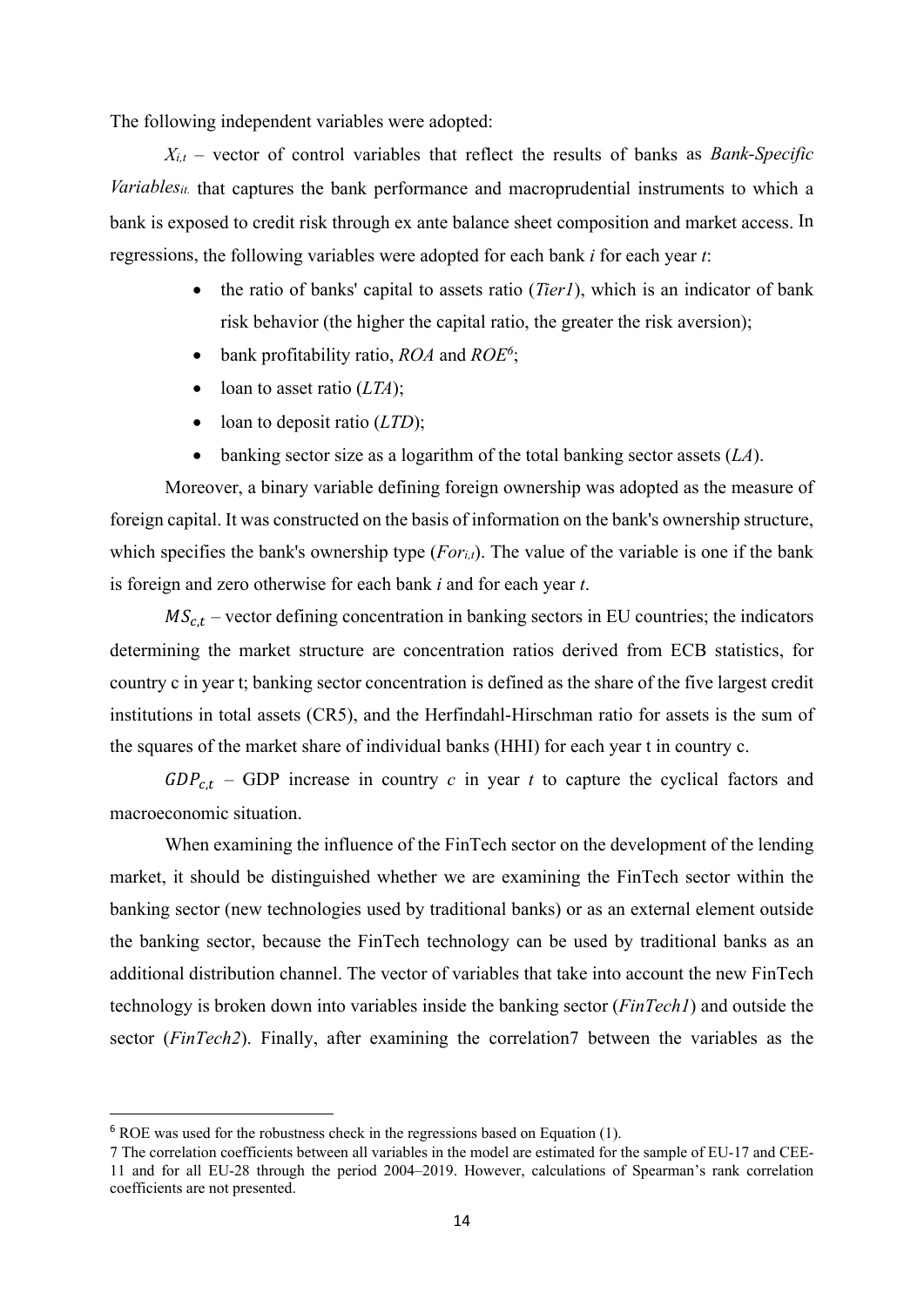variables describing the *FinTech1c,t* sector from *within the banking sector* for each year *t* in a given country *c*, we adopted:

- share of the number of individuals using the internet for online banking in the population (*Internet1*);
- number of ATMs per  $1000 \text{ km}^2 (ATM)^8$ ;
- logarithm of the value of payment by payment card  $(Card)^9$ ;

As variables describing the *FinTech2c,t* sector from *outside the banking sector* for each year *t* in a given country *c,* the following were adopted:

- share of the number of individuals using the internet in the population (*Internet2*)<sup>10</sup>;
- number of mobile phone subscriptions per 100 people (*Mobile1*);
- number of mobile access to banking accounts (% of individuals) (*Mobile2*),
- number of secure web servers per 1 million people (*server*).

The model also takes into account the interactions between variables to estimate the influence of the development of the FinTech sector, market structure indicators, and foreign ownership and cyclical factors. There are the following conditions of interaction between the variables in the model:  $(For_{i,t} * FinTechn_{c,t})$ ,  $(MS_{c,t} * FinTechn_{c,t})$ ,  $(MS_{c,t} * FinTechn_{c,t})$ ,  $(MS_{c,t} * GDP_{c,t})$ .

Finally, Equation (1) was estimated for the CEE-11 and EU-17 countries and for all EU-28 countries, broken down into three types of credit: residential mortgage loans (*morloans*), corporate loans (*corloans*), and consumer loans (*conloans*). For our estimations, we used the GMM system, a two-step robust estimator (Arellano and Bond, 1991; Arellano and Bover, 1995; Blundell and Bond, 1998; Windmeijer, 2005). To check the correctness of the mode, we used several tests proposed by Arellano and Bond (1991) and Arellano and Bover (1995): the Hansen test of overidentifying restrictions, which tests the overall strength of the instruments for a two-step estimator, and the Arellano-Bond tests for  $AR(1)$  and  $AR(2)$  in the first differences.

Table A1 in the appendix presents the descriptive statistics of the variables selected for the model estimation. Table A2 shows the results of panel regressions using Equation (1) for six estimates for CR5. Columns [1, 2, 3] present estimates in which the dependent variable was

<sup>8</sup> This variable embraces ATMs both with a cash withdrawal function and with a credit transfer function.

<sup>&</sup>lt;sup>9</sup> This variable covers all payments made with cards issued in the reporting country regardless of the cardholder's residency or the location of the payment.

<sup>&</sup>lt;sup>10</sup> Individuals using the internet (as % of population). Internet users are individuals who have used the internet (from any location) in the last three months.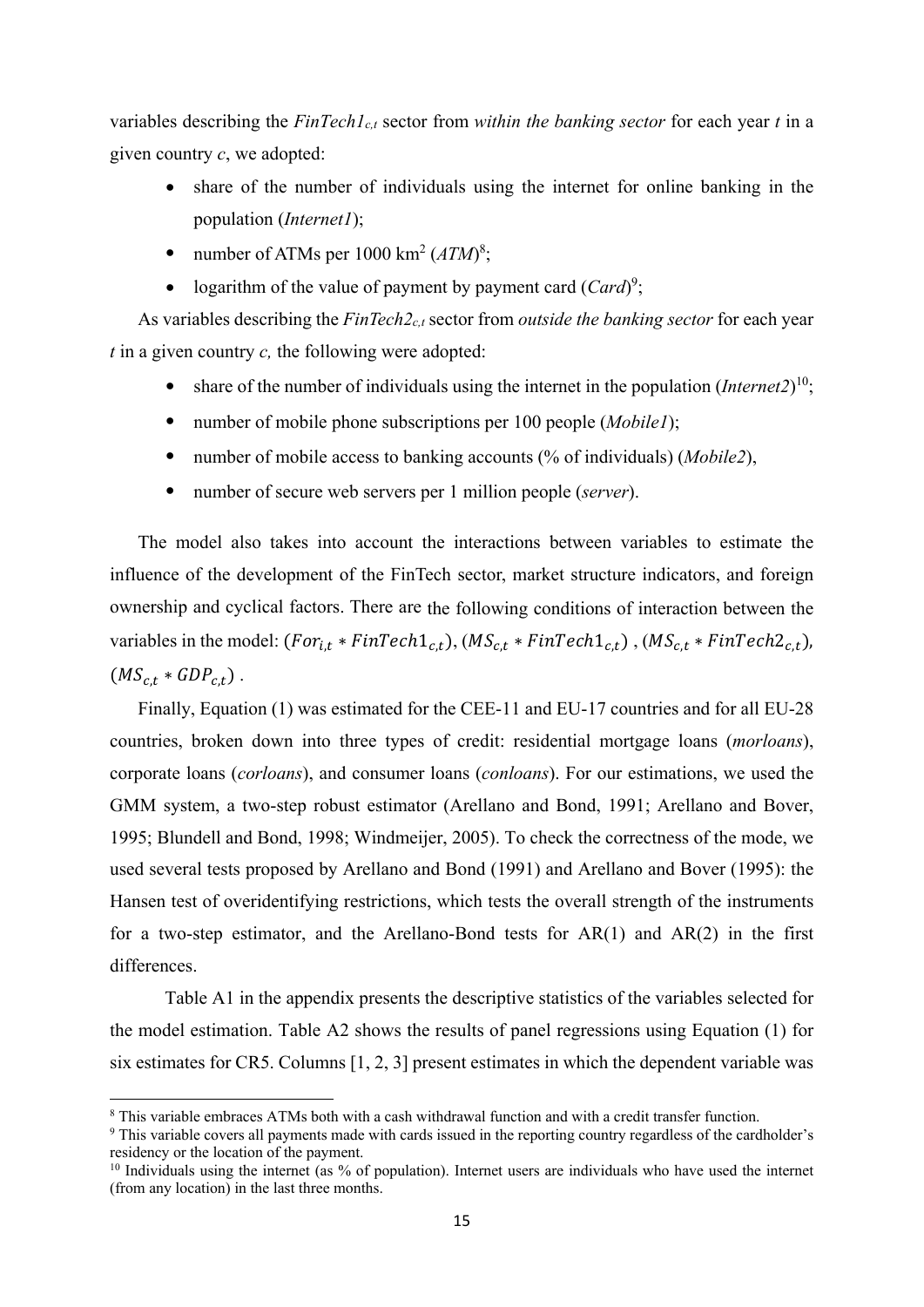a residential mortgage loan. Columns [4, 5, 6] present estimates in which the dependent variable was a consumer loan. Columns [7, 8, 9] present the results of the estimation in which corporate loans were the dependent variable. The estimates, as in the first and second studies, were carried out in three subpanels for the EU-17, CEE-11, and all EU-28 countries. Table 1 shows a positive and significant α3 coefficient for a housing loan and a consumer loan for the *FinTech1*11 variable defined as the percentage of people using internet banking (*Internet1*). This means that new FinTech technologies had a positive and significant impact on the dynamics of loans in the EU. On the other hand, a negative and significant  $\alpha_4$  coefficient was obtained for a housing loan and a consumer loan for the *FinTech2* variable outside the banking sector: mobile phone subscriptions per 100 people (*Mobile1*). This may mean that new players take some customers away from traditional banks. Moreover, when examining the estimation coefficients with the interaction variables, it was mainly found that the market structure had an impact on consumer loans. In this case, foreign capital turned out to be less important.

In Table A2, a positive and significant coefficient  $\alpha_2$  was also found for the EU-17 (column [2]). This means that concentration, measured in terms of the share of the five largest banks' total assets (CR5), had a positive influence on the growth in mortgage loans mainly in EU-17 countries. On the other hand, in Table A2, a negative and significant coefficient  $\alpha_2$  was found for the CEE-11 (column [4]). Regarding the values of the coefficients for the *Xi,t* vector, concerning the impact of macroprudential policy on credit growth, we found various responses to micro- and macroprudential policy depending on the group of EU countries and the loan type being considered. However, capitalization measured with the *Tier1* ratio had a negative impact mainly on the growth in mortgage loans for EU-17 banks (see Table A2 in columns [3] and [3]). The results confirmed that the deleveraging process in EU banks has an influence on the growth of mortgage loans. We found that this process adversely affected the supply of credit to the real economy. Additionally, profitability impacts the growth of loans in the EU. Profitability was shown to have a positive impact mainly on the growth in mortgage loans for EU-17 banks and on the growth in corporate loans for CEE-11 banks (see Table A2 in column [2]). We also found that the ratio of total deposits to total net loans had a positive and significant influence mainly on mortgage loans. However, the ratio of total net loans to total assets had a positive and significant influence mainly on corporate loans for CEE-11 banks (column [7]). To sum up all of the above results, we have found that there is evidence of an influence of the effects of macroprudential instruments and the new capital regulations on credit growth. Moreover, bank

<sup>&</sup>lt;sup>11</sup> Similar results were obtained for the ATMs variable located in the ATM's country.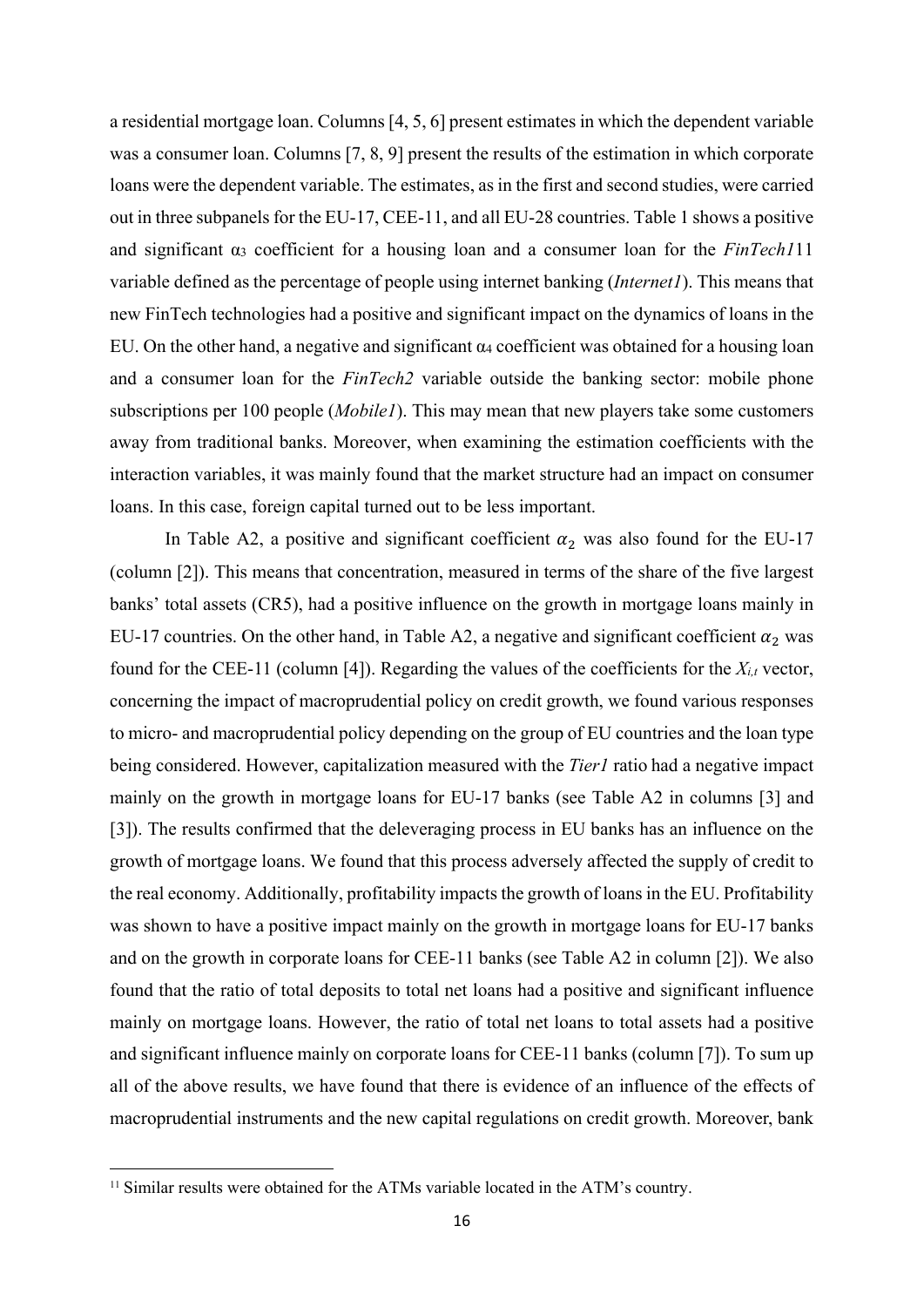"size", measured in terms of the individual institution's log of total assets  $(LA)$ , positively influenced the growth in mortgage loans for the CEE-11 countries and negatively for the EU-17 countries. This finding confirms the stylized fact that the size of individual banks is an important factor for the growth of different types of loans.

Furthermore, the second specification of the baseline econometric model was estimated. In the second specification, all dependent variables were defined in the same way as in the first model, but instead of the concentration variable (CR5), the model was estimated by the HHI index. The obtained results were carried out to confirm the results of the first specification (see Tables A3). Finally, we found that foreign ownership had an impact mainly for residential mortgage loans, where a significant and negative coefficient  $\alpha_1$  was found for the estimation in Tables A2-A3 (columns [2] and [3]). Surprisingly, we found that foreign ownership and FinTech technology had a negative impact on corporate loans for the CEE-11 in Tables A2-A3 (column [7]).

A useful variable in the model would be the value of FinTech lending in European markets. However, due to significant gaps in the data and the short time series, the variable could not be used in estimates on panel data. Certainly, over time, the values for this variable will be supplemented and more available; then, the FinTech loan value will become a key variable for the analysis of the financial innovation sector. However, more detailed research on the impact of digital technologies on the development of the lending market, due to the complexity of the problem, will require the development of new indicators ensuring proper measurement of FinTech technology [Claessens et al., 2018; BIS, 2019]. An additional problem is the large gaps in data on the FinTech sector for individual national markets. Estimating the impact of COVID-19 on the lending market will be a huge challenge. However, in this context, it seems that traditional banks will be supported by aid programs. In turn, FinTech companies, which are usually startups with a short life cycle, may not receive such aid.

### **3.2 Results of pVAR model**

The linear panel VAR model (panel VAR) can describe the interactions between macroeconomic variables and financial activity indicators and is a standard tool in the literature on macrofinancial linkages. Therefore, to strengthen the results obtained with the use of the GMM model, the results of additional estimates using the pVAR model [Leroy and Lucotte, 2019] are presented in this section. The pVAR model is a combination of the single dynamic equation of the panel model and the VAR model. The VAR models (formulated by Sims [1980]) are multiequation models in which each variable is explained by its own lags and the lags of the other explained variables. To illustrate the differences in credit determinants among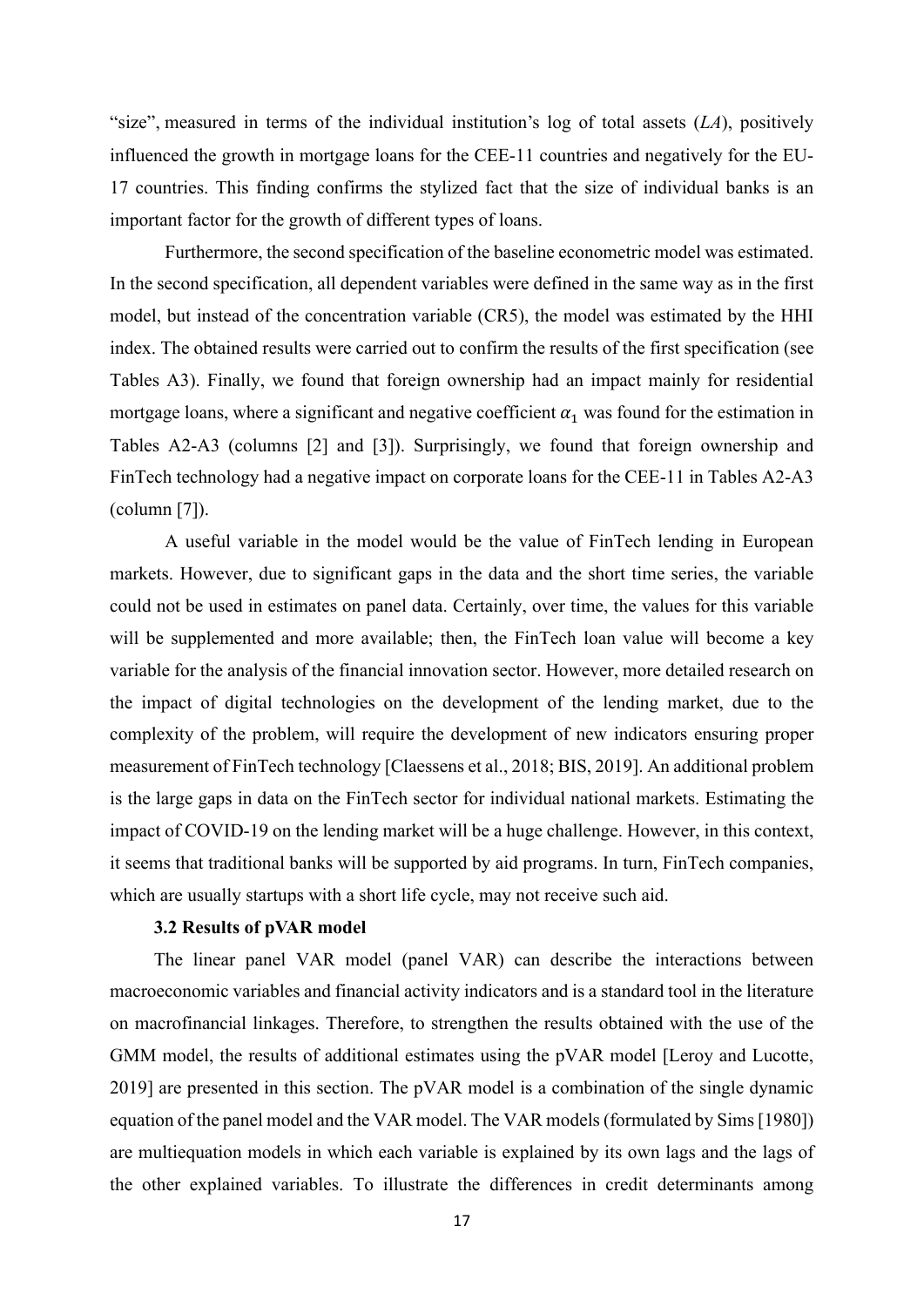individual EU countries, we compare the response function (impulse response function  $[IRF]^{12}$ ), which we estimate under the pVAR model. In the panel vector regression model (VAR) panel),<sup>13</sup> the analysis concerns bidirectional, symmetrical, and linear relations between macroeconomic variables. The panel VAR model ( $pVAR$ ) has the following form<sup>14</sup>:

$$
y_{it} = A_0 D_{it} + \sum_{l=1}^{k} A_l y_{it-l} + A_1 X_{it} + \gamma_{i,t},
$$
\n(2)

where  $y_{it}$  is the vector of observations on the current values of all *k* variables in the model;  $y_{it-l}$  denotes the matrix of lagged observations, with lag  $l > 0$ ;  $A_l$  signifies the matrix of parameters with time constants but bank-specific lagged variables;  $D_{it}$  represents the matrix of deterministic equation components (e.g., zero-one variables);  $\gamma_{i,t}$  represents the matrix of stationary random variables having an independent normal distribution with zero mean and variance; and  $A_1$  denotes the parameter matrix for variables  $X_{it}$ .

It should be noted that Equation 2 accounted for the concentration indicators MS, GDP growth (GDP), and variables that take into account the new FinTech technology (*FinTech2*) 15 on the panel data of 28 European Union countries<sup>16</sup> within the context of pVAR analysis. Spurious or nonsense regression is always an aftermath effect of time series data with a unit root problem. To check stationarity, Fisher-type unit-root tests were used<sup>17</sup>.

Additionally, the responses to various disturbances of the model described by Equation (2) are compared by implementing the IRF on the panel data of 28 EU countries for three types of loans: residential mortgage loans *(morloans*), corporate loans *(corloans*), and consumer loans *(conloans*). Their values differ among groups of EU-28 countries and change over time to such an extent that they may affect the mechanism of connections between the real and financial spheres. Their impact on credit growth at various levels of banking sector concentration is presented only for the CR5 index, but similar results are obtained for the HHI. Figure 1 in the appendix illustrates the course of the IRF for three types of loans (residential mortgage, consumer, and corporate loans) with 95% confidence intervals for EU banks. The results show that the values of the response function to the demand impulse are not significant in the case of

<sup>&</sup>lt;sup>12</sup> The IRFs illustrate how shocks (sudden changes,  $\eta_t$ , current in period *t*, as well as lagged) affect the changes in value *y*, that is, the IRF plot shows the responses of the variables *y* to various impulses in the model disturbance.<br><sup>13</sup> Usually, for the purposes of identifying the VAR model, Cholesky decomposition is used.

<sup>&</sup>lt;sup>14</sup> It should be noted that pVAR models are estimated in packets using the GMM estimator [Holtz-Eakin, Newey, and Rosen, 1988].

<sup>15</sup> As variable *FinTech2* we used the number of mobile access to the banking account (% of individuals) (*Mobile2*). <sup>16</sup> The same panel data as in case estimation Equation 1.

<sup>&</sup>lt;sup>17</sup> However, it could be inferred from that MS, GDP and FinTech1 were not stationary in their native form, whereas they became stationary after first differencing. We used the first differences of variables in the Model (2) as well as the first differences of variables concerning three types of loans: *morloans, corloans,* and *conloans*.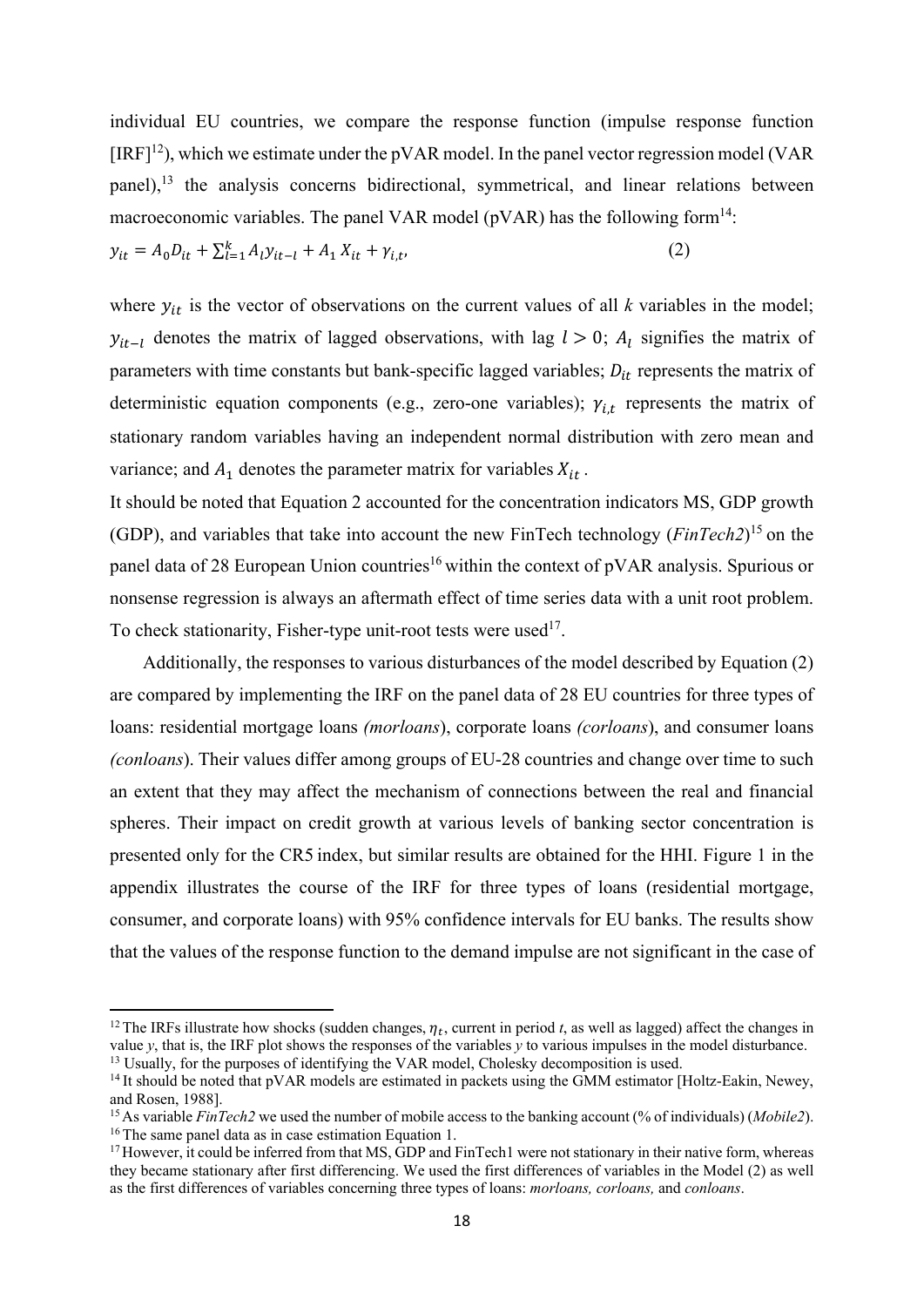corporate loans, while the function follows a similar course in the case of mortgage and consumer loans.

## **Conclusion**

This paper has investigated whether the market structure and digitalization have an impact on credit markets in European banks. This phenomenon was analyzed separately for residential mortgage loans, consumer loans, and corporate loans. Our research contains both microlevel and macrolevel assessments. First, based on a single equation model with bank-level data, we investigated the differences in credit determinants in the context of the situation in the banking sector concerning concentration indicators, foreign ownership, and new technology (FinTech) in the period 2004–2019 between the CEE-11 countries and the EU-17 countries. Second, we studied the impact of the market structure and FinTech in the EU banking sectors as quantified by the impulse response function in an interacted panel VAR setup. A comparative analysis of the determinants of CEE-11 bank loans in relation to those in all EU-28 and EU-17 countries allowed for a positive verification of the research hypothesis, which concerned that new digital technologies mainly affect the development of household loans. Thus, the results of the quantitative survey showed that the use of new technologies in banks has the greatest impact on the dynamics of loans to households, both housing and consumer loans.

This paper contributes to the existing literature in many ways. First, the methods, which were performed separately for residential mortgage loans, consumer loans, and corporate loans, are demonstrative of a sectoral approach in the analysis of macroprudential policy. Second, we confirm the leading role of loans to households in propagating shocks to the financial sector through FinTech. Our study also reveals that there are some heterogeneities between the advanced and transitioning European Union banking sectors.

It should be noted that the faster development of the FinTech sector took place in countries where financial services were relatively expensive and unavailable for many customers in the loan and lending market. Furthermore, the COVID-19 pandemic can be said to have caused even faster development of digital technologies and the FinTech sector. On the one hand, the development of the pandemic contributed to the economic slowdown and a decline in the results of traditional banks, and on the other hand, it caused the development of sales channels using FinTech technologies. Thus, new players in the FinTech sector bring many benefits to their customers and the entire financial sector but generate new types of risk. Therefore, it seems that as the sector develops, it will affect the stability of the financial system and will pose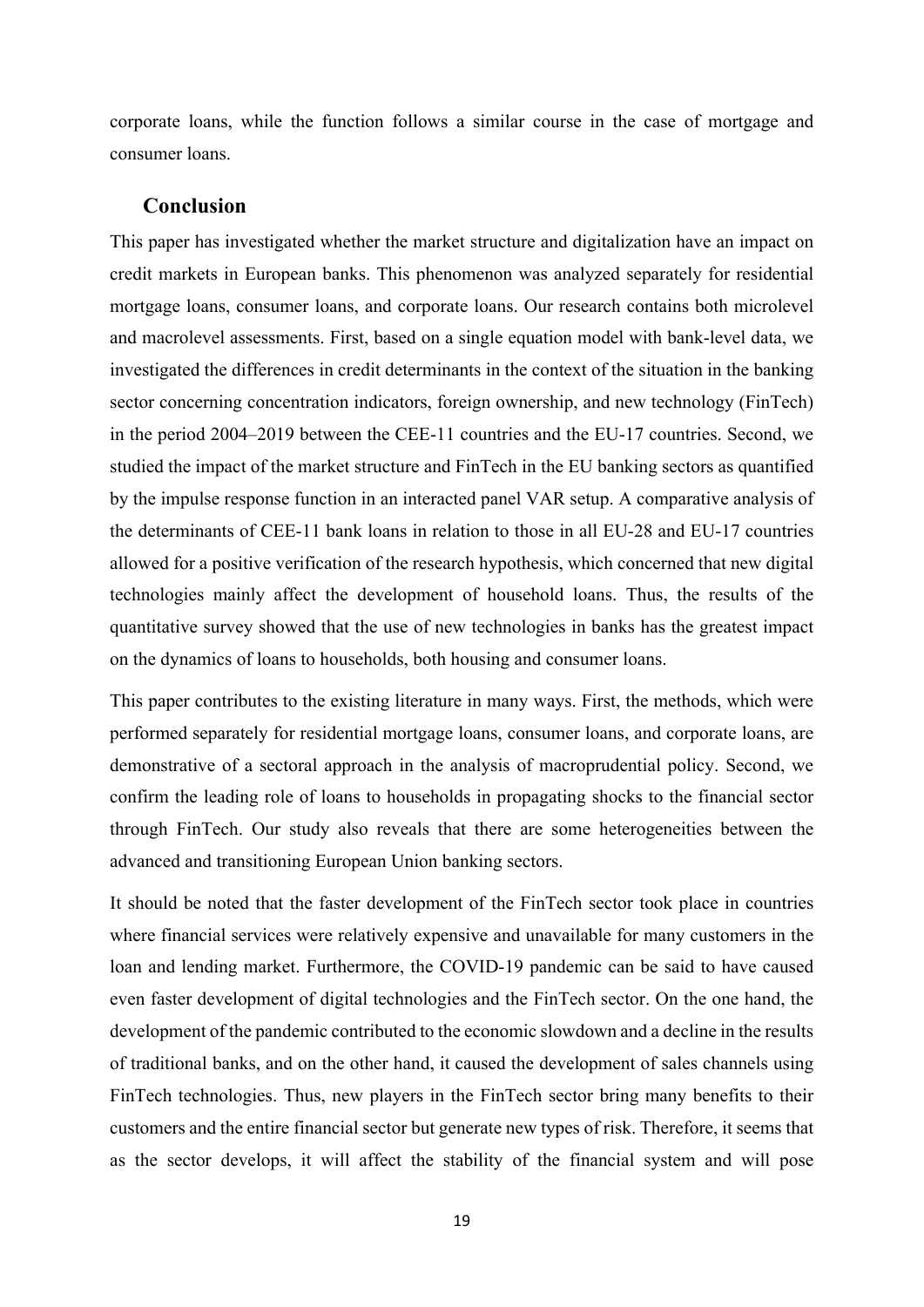increasingly more challenges for traditional banks and regulators. Our findings confirm the leading role of household loans (especially consumer loans) in intensifying macroeconomic volatility due to the development of new technology and support sectoral- and country-specific approaches in macroprudential policy. Additionally, this paper provides valuable insights for banking supervisors about the impact of market structure and FinTech on the growth of bank loans (residential mortgage, consumer, and corporate loans) in the EU. However, the increase in the amount of statistical data in this area, which would improve the monitoring of this phenomenon and the analysis of the competitive advantage of FinTech providers over traditional banking services, remains an important issue. A further direction of research should be a deeper interpretation of the obtained results based on extended panel data and econometric models such as panel VAR.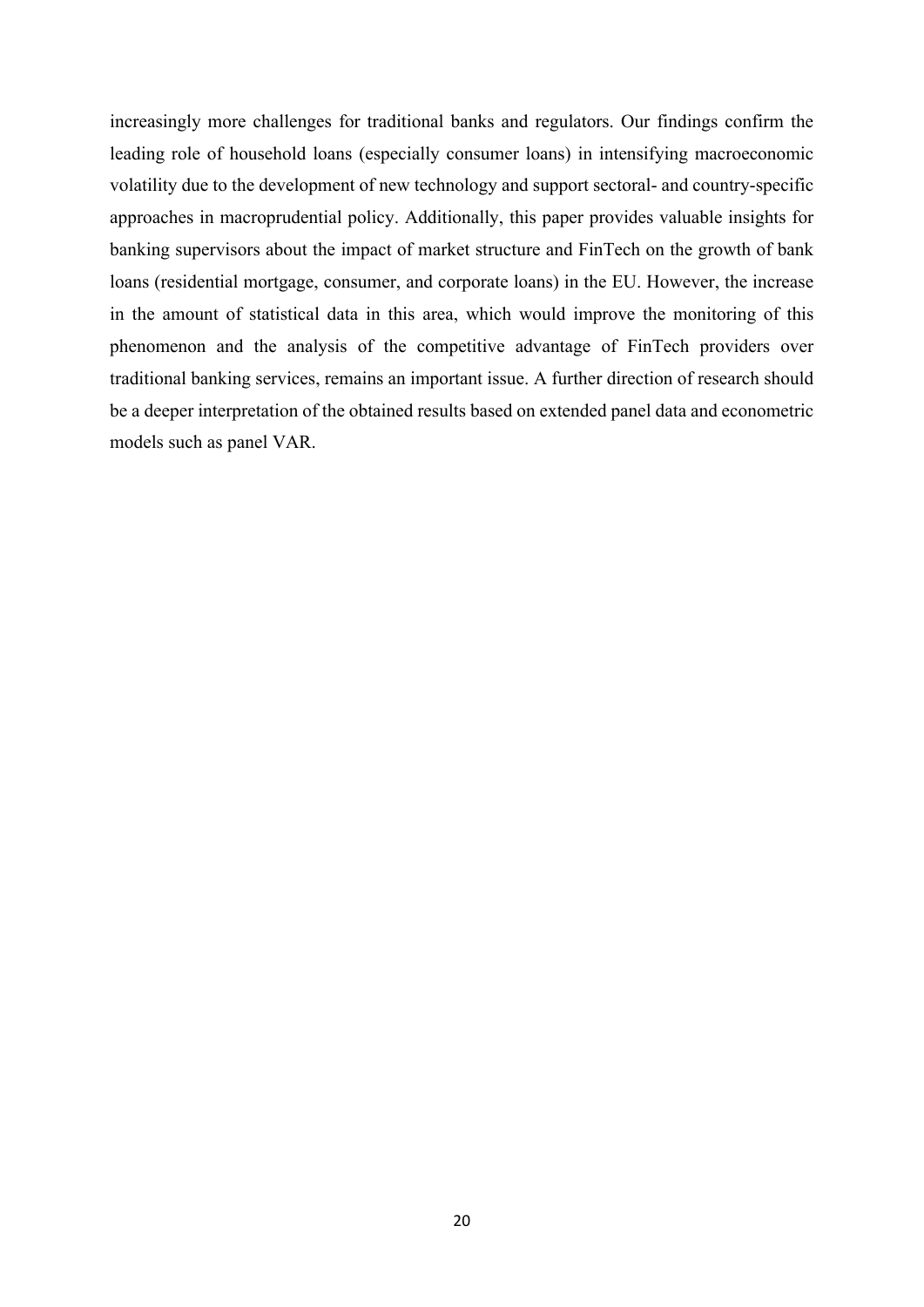



Source: own calculations on the basis of ECB data.

Figure **2.** Assets of the Banking Sectors in relation to GDP in the years 2011, 2016, 2019 (in  $\frac{0}{0}$ 

0

Bulgaria

Aira Reach Romania







Created National Created and Created

c<br>Vacija

cita votita

akia unio ship valida

ita<br>F<sup>5tonita</sup> Croatia







Source: own calculations on the basis of IMF data.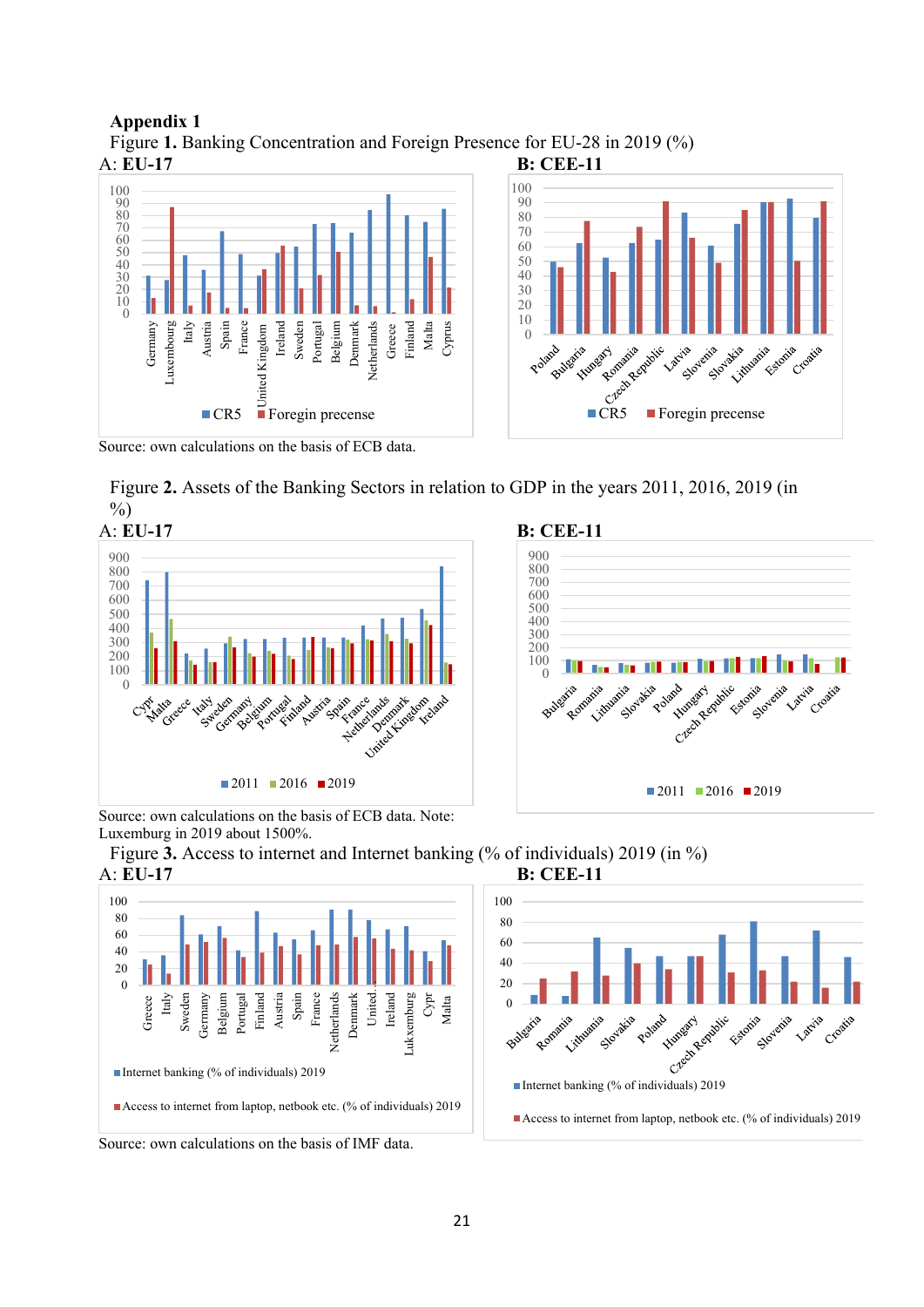## **Appendix 2**

Table A1: Construction of variables and summary statistics of CEE-11, EU-17 and EU-28 of banking sectors data and real economy data. This table provides summary statistics (mean and standard deviation (SD)) for all variables in the model. Data are observed yearly from 2004-2019.

|                              |                                                                                                                  | $CEE-11$                          |         | $EU-17$           |         | $EU-28$           |         |  |  |  |  |
|------------------------------|------------------------------------------------------------------------------------------------------------------|-----------------------------------|---------|-------------------|---------|-------------------|---------|--|--|--|--|
| Variables                    | Definitions                                                                                                      | <b>SD</b><br>Mean                 |         | <b>SD</b><br>Mean |         | <b>SD</b><br>Mean |         |  |  |  |  |
| <b>Dependent Variables</b>   |                                                                                                                  |                                   |         |                   |         |                   |         |  |  |  |  |
| morloans                     | %annual change in residential<br>mortgage loans (in euro)                                                        | 0.0547                            | 2.197   | 0.0579            | 2.940   | 0.021             | 0.729   |  |  |  |  |
| conloans                     | %annual change in consumer<br>loans (in euro)                                                                    | 0.0629                            | 1.817   | $-0.0039$         | 2.740   | 0.008             | 0.677   |  |  |  |  |
| corloans                     | %annual change in corporate<br>loans (in euro)                                                                   | 0.0944                            | 2.073   | 0.0401            | 0.3803  | 0.047             | 0.378   |  |  |  |  |
| <b>Independent Variables</b> |                                                                                                                  |                                   |         |                   |         |                   |         |  |  |  |  |
| For                          | Dummy equal to 1 if bank is<br>foreign-owned                                                                     | 0.564                             | 0.496   | 0.123             | 0.329   | 0.151             | 0.358   |  |  |  |  |
| <b>ROA</b>                   | Return on Assets                                                                                                 | 0.306                             | 9.129   | 0.476             | 3.396   | 0.468             | 4.103   |  |  |  |  |
| Tier 1                       | Tier 1 capital/Risk-weighted<br>assets                                                                           | 17.875                            | 11.929  | 19.107            | 19.097  | 18.998            | 18.593  |  |  |  |  |
| Size                         | Total assets of banks                                                                                            | 6.738                             | 2.014   | 6.711             | 2.079   | 6.715             | 2.075   |  |  |  |  |
| <b>LTD</b>                   | Loans to deposit ratio                                                                                           | 76.116                            | 51.204  | 76.644            | 50.641  | 76.997            | 50.441  |  |  |  |  |
| $LTA$                        | Loans to assets ratio                                                                                            | 56.669                            | 18.338  | 57.839            | 19.258  | 57.830            | 19.239  |  |  |  |  |
|                              |                                                                                                                  | <b>Market Structure Variables</b> |         |                   |         |                   |         |  |  |  |  |
| CR5                          | Share of the 5 largest credit<br>institutions in total assets                                                    | 59.437                            | 11.830  | 35.781            | 14.947  | 37.783            | 15.554  |  |  |  |  |
| HHI                          | Herfindahl-Hirschman index is<br>the sum of the squares of the<br>market share of individual banks<br>for assets | 0.105                             | 0.055   | 0.043             | 0.035   | 0.048             | 0.039   |  |  |  |  |
| <b>Macrovariables</b>        |                                                                                                                  |                                   |         |                   |         |                   |         |  |  |  |  |
| <b>GDP</b>                   | the gross domestic product<br>growth rate yoy                                                                    | 3.216                             | 3.539   | 1.551             | 2.201   | 1.577             | 2.393   |  |  |  |  |
| GDP<br>percapita             | the gross domestic product per<br>capita                                                                         | 8535.6                            | 4025.0  | 31426             | 9002.6  | 30447.            | 10552.5 |  |  |  |  |
| Uneployment                  | % annual change in<br>unemployment rate                                                                          | 5.23                              | 1.90    | 4.97              | 2.78    | 4.998             | 2.73    |  |  |  |  |
|                              | New technology variables from inside the banking sector                                                          |                                   |         |                   |         |                   |         |  |  |  |  |
| $\overline{ATM}$             | Number of Automated Teller<br>Machines (ATMs).                                                                   | 8966.52                           | 7906.62 | 44593.1           | 31732.4 | 41915.2           | 32002.9 |  |  |  |  |
| Card                         | Number of credit cards                                                                                           | 14.409                            | 0.913   | 16.066            | 1.201   | 15.921            | 1.268   |  |  |  |  |
| Internet2                    | Internet banking (% of<br>individuals)                                                                           | 33,170                            | 18,295  | 49,735            | 16,063  | 48,44             | 16,84   |  |  |  |  |
| Mobile1                      | Number of mobile and internet<br>banking transaction                                                             | 35.829                            | 14.501  | 50.321            | 19.608  | 49.209            | 19.647  |  |  |  |  |
| Mobile2                      | Using mobile for access to<br>banking account (% of<br>individuals)                                              | 125.914                           | 14.846  | 127.641           | 16.819  | 127.512           | 16.686  |  |  |  |  |
|                              | New technology variables from outside the banking sector                                                         |                                   |         |                   |         |                   |         |  |  |  |  |
| Internet1                    | individuals using the Internet                                                                                   | 33.17                             | 18.295  | 49.735            | 16.063  | 48.44             | 16.84   |  |  |  |  |
| Mobile3                      | Access to internet from mobile<br>phone (% of individuals)                                                       | 55.45                             | 21.49   | 41.76             | 23.47   | 49.209            | 19.65   |  |  |  |  |
| Server                       | number of secure servers                                                                                         | 4979.0                            | 8052.6  | 7019.4            | 11517.3 | 6860.0            | 11298.2 |  |  |  |  |

Source: own calculations on the basis of ECB, IMF, World Bank, Eurostat data. The dependent variables in the model have been winsorised at the 1% and 99% level.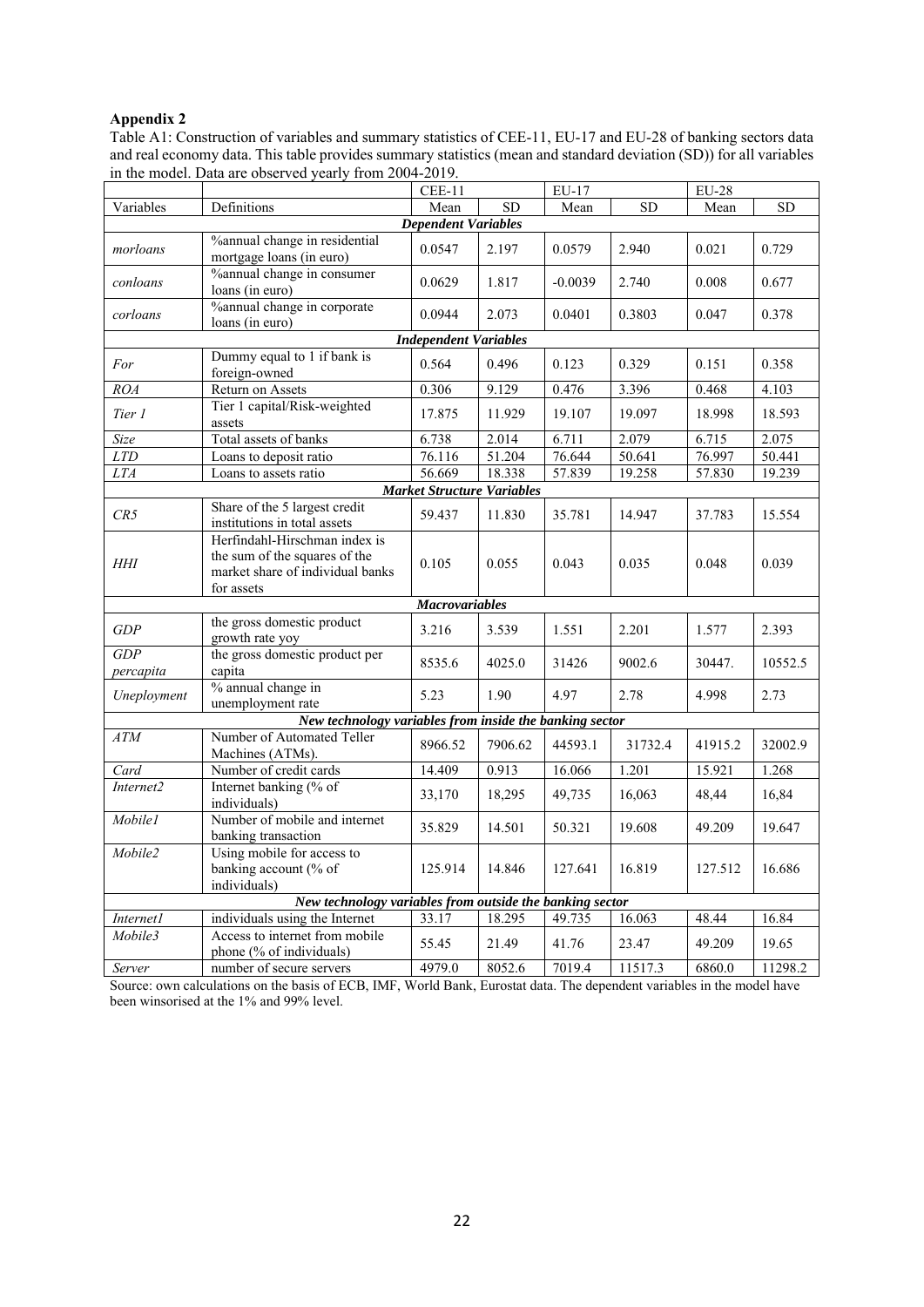|                | $CEE-11$  | $EU-17$     | EU          | $CEE-11$    | <b>EU-17</b> | EU          | $CEE-11$    | <b>EU-17</b> | EU          |
|----------------|-----------|-------------|-------------|-------------|--------------|-------------|-------------|--------------|-------------|
|                | (1)       | (2)         | (3)         | (4)         | (5)          | (6)         | (7)         | (8)          | (9)         |
|                |           | morloans    |             |             | conloans     |             |             | corloans     |             |
| $Y_{t-1}$      | $-0.254*$ | $-0.261***$ | $-0.310***$ | $-0.247***$ | $-0.535***$  | $-0.467***$ | $-0.521***$ | $-0.577***$  | $-0.577***$ |
|                | (0.148)   | (0.099)     | (0.082)     | (0.087)     | (0.115)      | (0.111)     | (0.079)     | (0.102)      | (0.092)     |
| <b>ROA</b>     | $-0.033$  | $0.208***$  | $0.182**$   | $-0.053$    | 0.106        | 0.001       | $0.157***$  | 0.156        | 0.184       |
|                | (0.068)   | (0.075)     | (0.081)     | (0.087)     | (0.119)      | (0.078)     | (0.041)     | (0.169)      | (0.156)     |
| Tier1          | $-0.020$  | 0.077       | 0.050       | 0.020       | $-0.013$     | 0.022       | $-0.033$    | $0.070**$    | $0.060**$   |
|                | (0.032)   | (0.052)     | (0.048)     | (0.043)     | (0.033)      | (0.054)     | (0.024)     | (0.035)      | (0.026)     |
| <i>LTA</i>     | $-0.000$  | 0.014       | 0.010       | $-0.085***$ | 0.001        | $-0.015$    | $0.046***$  | 0.008        | 0.001       |
|                | (0.012)   | (0.017)     | (0.017)     | (0.023)     | (0.017)      | (0.033)     | (0.013)     | (0.045)      | (0.042)     |
| <i>LTD</i>     | $0.000**$ | $-0.000$    | 0.000       | $-0.001$    | $-0.001$     | $-0.003$    | 0.003       | 0.002        | $-0.001$    |
|                | (0.000)   | (0.000)     | (0.000)     | (0.001)     | (0.002)      | (0.004)     | (0.003)     | (0.006)      | (0.006)     |
| LA             | $-0.802$  | $-1.740***$ | $-1.972***$ | 0.548       | $-1.243$     | $-0.754$    | $-0.578$    | $-1.051$     | $-1.787**$  |
|                | (0.488)   | (0.499)     | (0.542)     | (1.040)     | (1.152)      | (1.015)     | (0.409)     | (1.104)      | (0.738)     |
| For            | $-1.128$  | $-1.195*$   | $-1.110**$  | $-0.529$    | 3.479        | 1.138       | 0.458       | $-0.055$     | $-0.196$    |
|                | (0.691)   | (0.702)     | (0.445)     | (0.525)     | (2.708)      | (1.133)     | (0.296)     | (3.880)      | (1.373)     |
| MS             | $-0.058$  | $0.178***$  | $0.160***$  | $-0.227***$ | 0.051        | 0.138       | 0.051       | 0.058        | 0.072       |
|                | (0.049)   | (0.045)     | (0.058)     | (0.073)     | (0.057)      | (0.104)     | (0.044)     | (0.091)      | (0.089)     |
| $MS*GDP$       | 0.000     | 0.001       | $0.001**$   | $-0.002*$   | $-0.000$     | $-0.000$    | $0.001**$   | 0.000        | $-0.000$    |
|                | (0.001)   | (0.001)     | (0.001)     | (0.001)     | (0.001)      | (0.001)     | (0.001)     | (0.001)      | (0.001)     |
| FinTech1       | 0.002     | $-0.021*$   | $-0.017$    | 0.001       | $-0.051$     | $-0.025$    | $-0.007$    | 0.002        | $-0.001$    |
|                | (0.008)   | (0.012)     | (0.013)     | (0.015)     | (0.042)      | (0.028)     | (0.007)     | (0.015)      | (0.013)     |
| FinTech2       | $-0.121$  | 0.062       | 0.045       | $0.032**$   | 0.002        | $-0.008$    | 0.058       | $-0.011$     | $-0.008$    |
|                | (0.090)   | (0.040)     | (0.035)     | (0.013)     | (0.011)      | (0.018)     | (0.050)     | (0.053)      | (0.057)     |
| FinTech1*For   | 0.018     | 0.009       | 0.010       | $-0.312***$ | 0.019        | 0.063       | $-0.013*$   | 0.009        | 0.005       |
|                | (0.013)   | (0.010)     | (0.007)     | (0.090)     | (0.038)      | (0.065)     | (0.007)     | (0.059)      | (0.032)     |
| FinTech1*MS    | 0.002     | $-0.001**$  | $-0.001*$   | $0.004***$  | $-0.000$     | $-0.001$    | $-0.001$    | $-0.000$     | $-0.000$    |
|                | (0.001)   | (0.001)     | (0.001)     | (0.001)     | (0.001)      | (0.001)     | (0.001)     | (0.001)      | (0.001)     |
| FinTech2*MS    | $-0.000$  | $-0.000$    | $-0.000$    | 0.000       | $-0.000$     | $-0.000$    | 0.000       | $-0.000$     | $-0.000$    |
|                | (0.000)   | (0.000)     | (0.000)     | (0.000)     | (0.000)      | (0.000)     | (0.000)     | (0.000)      | (0.000)     |
| No. of obs     | 229       | 1,803       | 2,032       | 473         | 1,867        | 2,340       | 453         | 1,225        | 1,678       |
| No. of ID      | 88        | 787         | 875         | 179         | 815          | 994         | 169         | 486          | 655         |
| AR1 test (GMM) | 0.354     | 0.271       | 0.483       | 0.287       | 0.491        | 0.349       | 0.710       | 0.341        | 0.143       |
| AR2 test (GMM) | 0.714     | 0.066       | 0.106       | 0.334       | 0.228        | 0.193       | 0.156       | 0.275        | 0.185       |
| Hansen test    | 0.812     | 0.124       | 0.102       | 0.401       | 0.162        | 0.383       | 0.506       | 0.321        | 0.359       |

Source: own calculations. Note: the dependent variable Y is growth rate of :residential mortgage loans (*morloans*), consumer loans (*conloans*), corporate loans (*corloans*). For is foreign bank dummy variable MS is CR5 ratio (share of the 5 largest credit institutions in total assets). *Tier1, ROA, LTA, LTD, LA* denote banking control variables defined in table A1. GMM is two-step generalized method of moments estimation, two-step difference GMM estimator. AR(1)—Arellano-Bond test for AR(1) in first differences. AR(2)—Arellano-Bond test for AR(2) in first differences. The Hansen test—the test for over-identifying restrictions in GMM. Robust standard errors in parentheses, \*\*\*  $p<0.01$ , \*\*  $p<0.05$ , \*  $p<0.1$ .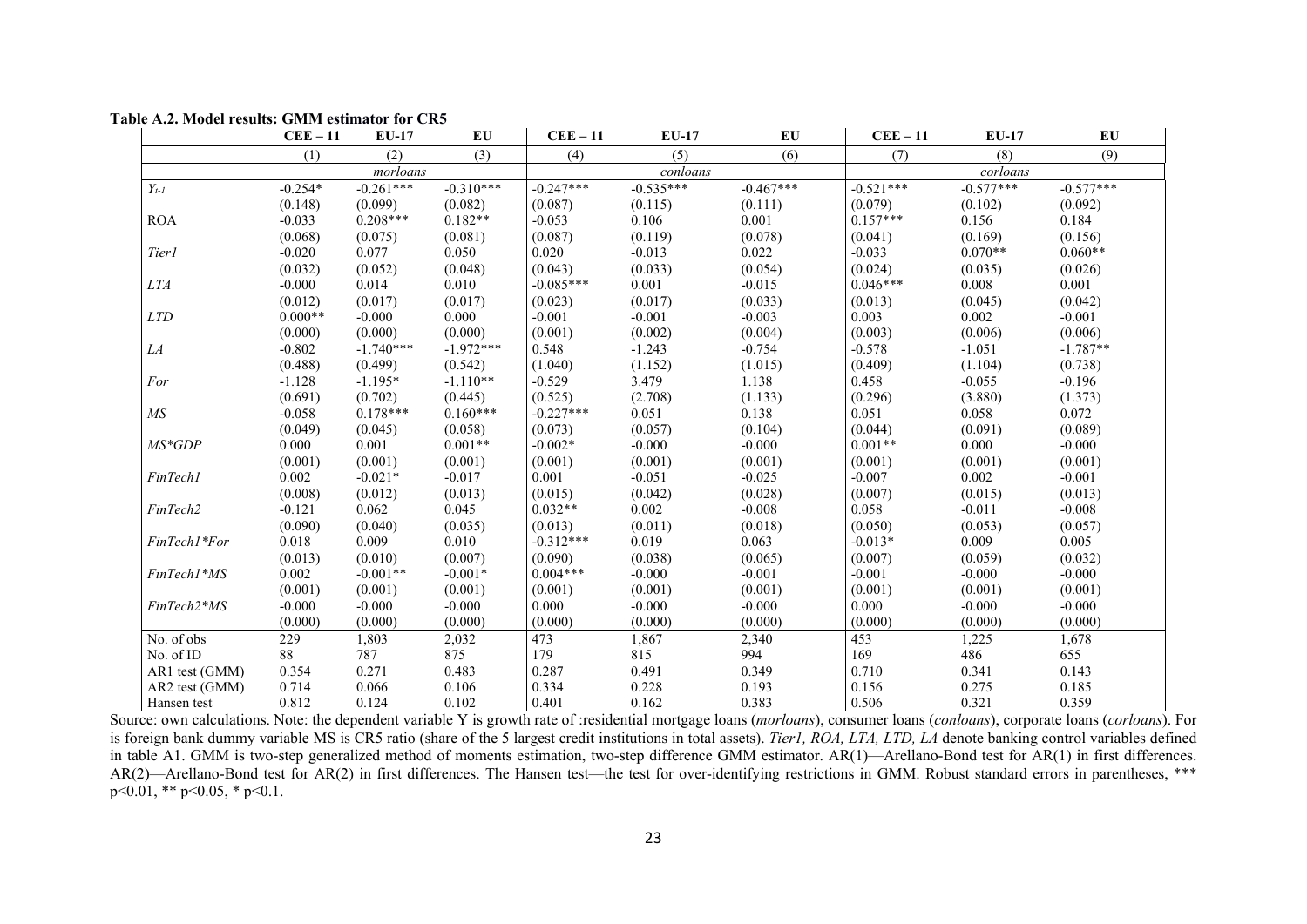|  |  |  |  |  |  | Table A.3. Model results: GMM estimator for HHI |  |  |
|--|--|--|--|--|--|-------------------------------------------------|--|--|
|--|--|--|--|--|--|-------------------------------------------------|--|--|

|                 | $CEE-11$   | <b>EU-17</b> | EU          | $CEE-11$    | <b>EU-17</b> | EU          | $CEE-11$    | <b>EU-17</b> | EU          |
|-----------------|------------|--------------|-------------|-------------|--------------|-------------|-------------|--------------|-------------|
|                 | (1)        | (2)          | (3)         | (4)         | (5)          | (6)         | (7)         | (8)          | (9)         |
|                 |            | morloans     |             |             | conloans     |             |             | corloans     |             |
| $Y_{t-l}$       | $-0.229*$  | $-0.338***$  | $-0.359***$ | $-0.218**$  | $-0.557***$  | $-0.490***$ | $-0.218**$  | $-0.600***$  | $-0.580***$ |
|                 | (0.115)    | (0.081)      | (0.073)     | (0.090)     | (0.120)      | (0.117)     | (0.090)     | (0.113)      | (0.097)     |
| <b>ROA</b>      | 0.016      | $0.245***$   | $0.222**$   | 0.151       | 0.064        | 0.165       | 0.151       | 0.225        | 0.232       |
|                 | (0.064)    | (0.085)      | (0.087)     | (0.144)     | (0.158)      | (0.147)     | (0.144)     | (0.187)      | (0.187)     |
| Tier1           | $-0.017$   | $-0.026$     | $-0.038***$ | $-0.050$    | 0.009        | 0.043       | $-0.050$    | 0.071        | $0.081*$    |
|                 | (0.036)    | (0.018)      | (0.013)     | (0.058)     | (0.048)      | (0.053)     | (0.058)     | (0.051)      | (0.044)     |
| <b>LTA</b>      | 0.001      | $-0.002$     | $-0.004$    | $-0.120***$ | 0.006        | $-0.006$    | $-0.120***$ | 0.007        | 0.015       |
|                 | (0.013)    | (0.022)      | (0.017)     | (0.026)     | (0.037)      | (0.039)     | (0.026)     | (0.040)      | (0.031)     |
| <b>LTD</b>      | $0.001***$ | 0.000        | 0.000       | $-0.001$    | $-0.000$     | $-0.002$    | $-0.001$    | $-0.003$     | $-0.004$    |
|                 | (0.000)    | (0.000)      | (0.000)     | (0.001)     | (0.005)      | (0.002)     | (0.001)     | (0.014)      | (0.010)     |
| LA              | $-0.480$   | $-1.694**$   | $-1.779***$ | 0.937       | $-1.668$     | $-1.049$    | 0.937       | $-1.102$     | $-1.554*$   |
|                 | (0.427)    | (0.707)      | (0.633)     | (1.053)     | (1.730)      | (1.242)     | (1.053)     | (1.259)      | (0.862)     |
| For             | $-0.991*$  | $-0.531$     | $-0.393$    | $-0.044$    | 5.781        | 1.109       | 0.157       | $-0.041$     | 0.160       |
|                 | (0.584)    | (0.485)      | (0.543)     | (0.703)     | (4.556)      | (1.278)     | (0.639)     | (0.338)      | (0.396)     |
| $\overline{MS}$ | $-10.901$  | 46.616**     | 52.177**    | $-39.737$   | 49.496       | $-5.308$    | $-0.044$    | 0.615        | 0.152       |
|                 | (32.617)   | (20.362)     | (21.433)    | (33.215)    | (44.755)     | (52.679)    | (0.703)     | (2.958)      | (1.076)     |
| $MS*GDP$        | 0.642      | $-0.168$     | 0.136       | 0.157       | $-0.278$     | 0.269       | $-39.737$   | 2.545        | 6.276       |
|                 | (0.557)    | (0.248)      | (0.250)     | (0.639)     | (0.523)      | (0.630)     | (33.215)    | (40.535)     | (44.328)    |
| FinTech1        | $-0.001$   | 0.006        | $-0.001$    | $-0.004$    | 0.004        | $-0.007$    | $-0.008$    | $-0.007$     | $-0.006$    |
|                 | (0.006)    | (0.008)      | (0.012)     | (0.014)     | (0.013)      | (0.016)     | (0.017)     | (0.041)      | (0.022)     |
| FinTech2        | $-0.044$   | $-0.001$     | 0.016       | $-0.123**$  | $-0.000$     | 0.016       | $-0.004$    | 0.010        | 0.003       |
|                 | (0.035)    | (0.015)      | (0.026)     | (0.050)     | (0.036)      | (0.036)     | (0.014)     | (0.015)      | (0.012)     |
| FinTech1*For    | 0.018      | 0.001        | $-0.001$    | $-0.008$    | $-0.097$     | $-0.029$    | $-0.123**$  | $-0.047$     | $-0.034$    |
|                 | (0.013)    | (0.008)      | (0.008)     | (0.017)     | (0.081)      | (0.031)     | (0.050)     | (0.032)      | (0.038)     |
| FinTech1*MS     | 0.329      | $-0.192*$    | $-0.202$    | $0.724**$   | $-0.128$     | $-0.135$    | $0.724**$   | 0.104        | 0.079       |
|                 | (0.224)    | (0.103)      | (0.187)     | (0.360)     | (0.278)      | (0.203)     | (0.360)     | (0.242)      | (0.223)     |
| FinTech2*MS     | $-0.103$   | $-0.210*$    | $-0.246**$  | 0.098       | $-0.222$     | 0.197       | 0.098       | $-0.096$     | $-0.094$    |
|                 | (0.212)    | (0.114)      | (0.105)     | (0.130)     | (0.231)      | (0.360)     | (0.130)     | (0.197)      | (0.218)     |
| No. of obs      | 229        | 1,803        | 2,032       | 473         | 1,867        | 2,340       | 453         | 1,225        | 1,678       |
| No. of ID       | 88         | 787          | 875         | 179         | 815          | 994         | 169         | 486          | 655         |
| AR1 test (GMM)  | 0.033      | 0.149        | 0.109       | 0.404       | 0.415        | 0.141       | 0.150       | 0.479        | 0.384       |
| AR2 test (GMM)  | 0.673      | 0.481        | 0.293       | 0.223       | 0.444        | 0.242       | 0.209       | 0.283        | 0.294       |
| Hansen test     | 0.957      | 0.475        | 0.312       | 0.420       | 0.449        | 0.493       | 0.582       | 0.645        | 0.774       |

Source: own calculations. Note: the dependent variable Y is growth rate of :residential mortgage loans *(morloans*), consumer loans (*conloans*), corporate loans (*corloans*). For is foreign bank dummy variable MS is HHI (the Herfindahl-Hirschman index). *Tier1, ROA, LTA, LTD, LA* denote banking control variables defined in table A1. GMM is twostep generalized method of moments estimation, two-step difference GMM estimator. AR(1)—Arellano-Bond test for AR(1) in first differences. AR(2)—Arellano-Bond test for AR(2) in first differences. The Hansen test—the test for over-identifying restrictions in GMM. Robust standard errors in parentheses, \*\*\* p<0.01, \*\* p<0.05, \* p<0.1.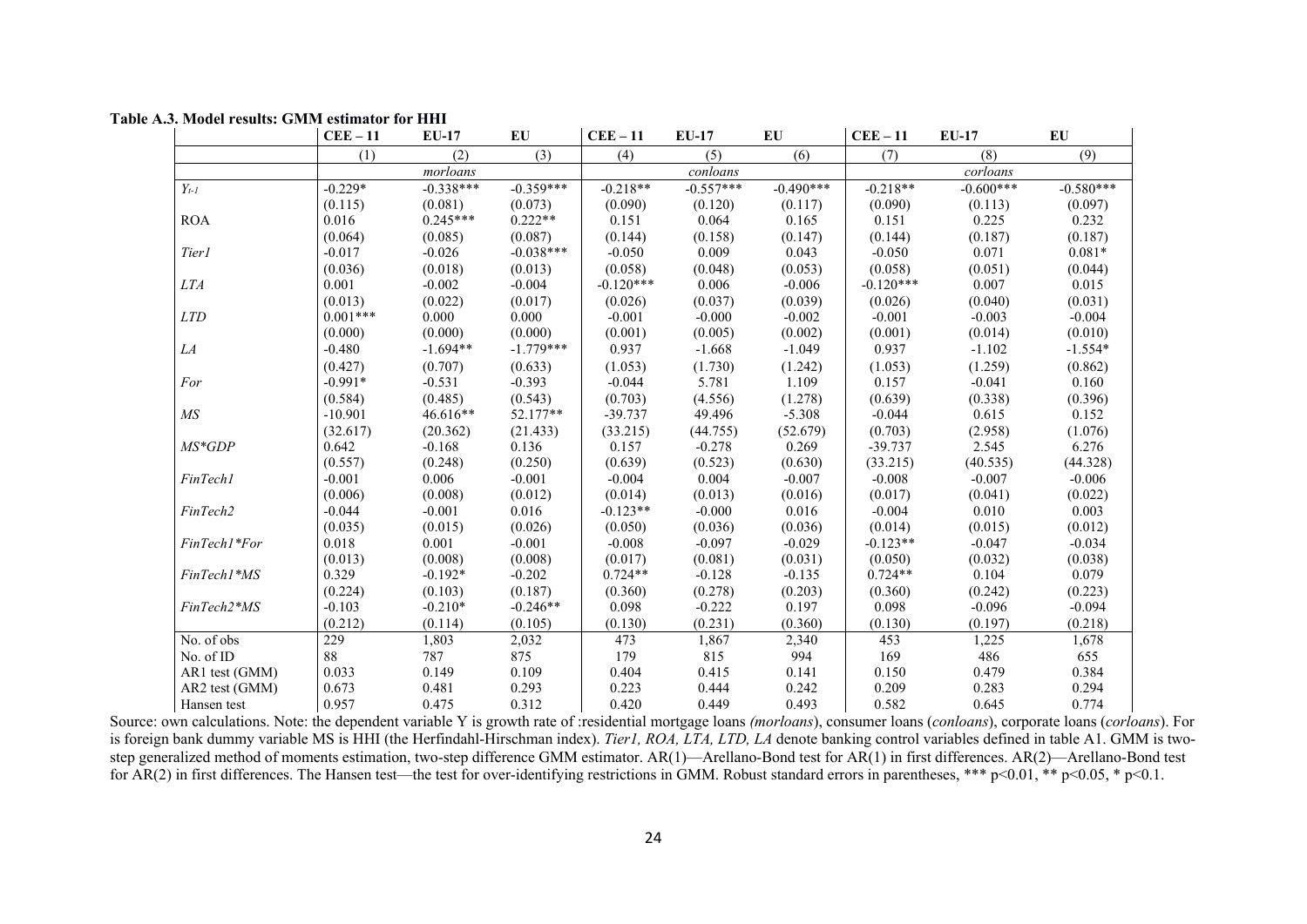

Figure 1. The impulse response function (IRF) for three types of loans (consumer

Source: own calculations using the STATA program. IRF at 95th percentiles; impulse: response.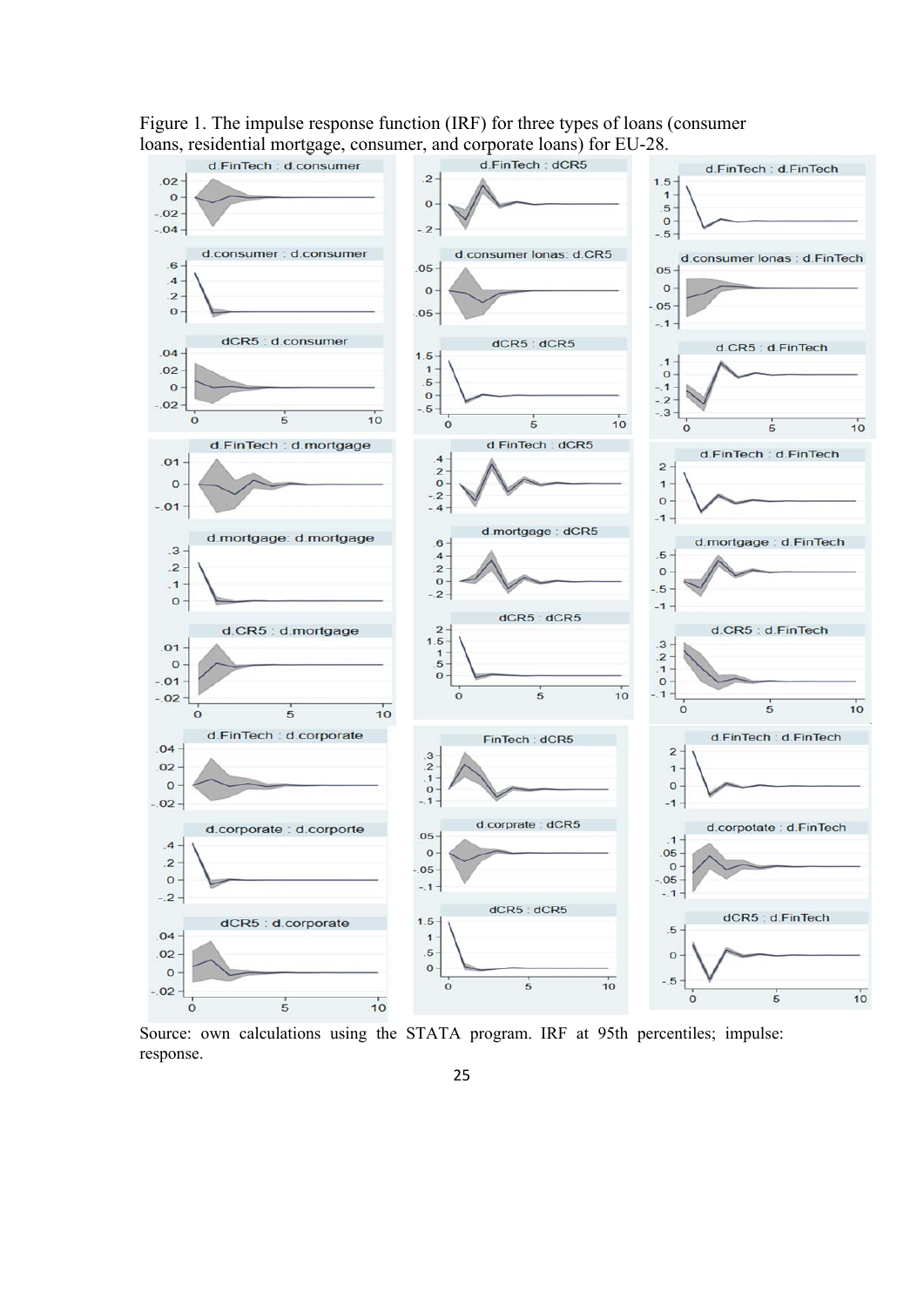## **References**

Akerlof G. [1970], The market for 'lemons': quality uncertainty and the market mechanism, "The Quarterly Journal of Economics", 84(3), 488–500.

Arellano M., Bond S.R. [1991], Some tests of specification for panel data: Monte Carlo evidence and an application to employment equations, *Review of Economic Studies,* 58, 277–297.

Arena, M., Reinhart, C., Vázquez, F.F., [2007], The lending channel in emerging economies: are foreign banks different? *IMF Working Papers, 07.*

Boobier T. [2020], *AI and the Future of Banking*, Wiley.

Bazot G., [2018], Financial Consumption and the Cost of Finance: Measuring Financial Efficiency in Europe (1950–2007), Journal of the European Economic Association, European Economic Association, 16[1], 123-160.

BCBS [2018], *Sound practices: implications of fintech developments for banks and bank supervisors*, Basel Committee on Banking Supervision, https://www.bis.org/bcbs/publ/d431.pdf.

Bikker J.A., Leuvensteijn, M., [2014], A new measure of competition in the financial industry. Routledge, London.

BIS [2019], *Bigtech in finance: opportunities and risks*, Annual Economic Report, Chapter III, Bank for International Settlements, https://www.bis.org/publ/arpdf/ar2019e3.pdf.

BIS [2020], *Central banks and payments in the digital era*, "BIS Annual Economic Report", Chapter III, Bank for International Settlements, https://www.bis.org/publ/arpdf/ar2020e3.pdf.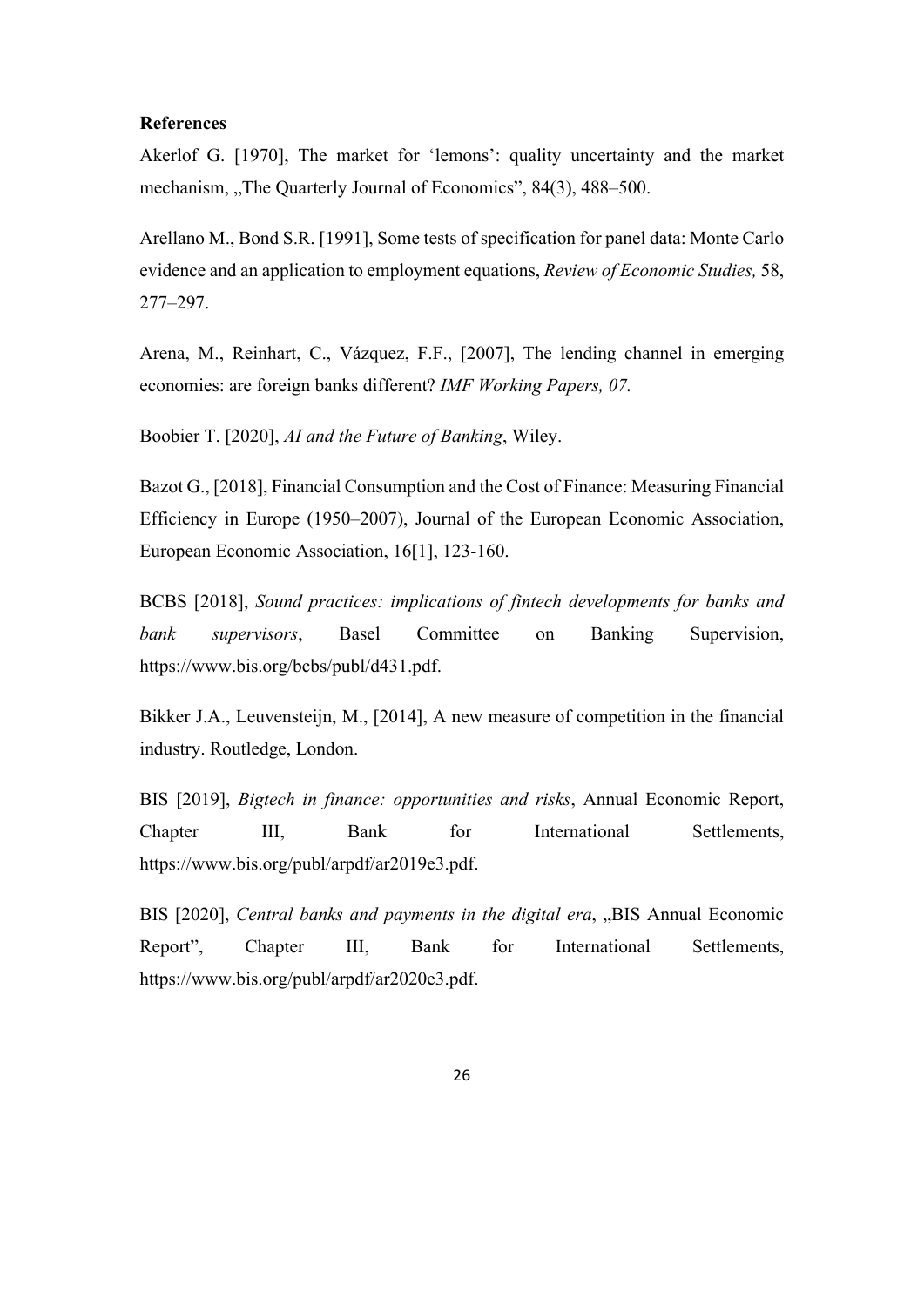Besanko D., Thakor A.V. [1992], *Banking deregulation: allocation consequence of relaxing entry barriers*, "Journal of Banking & Finance", 16, 909–932.

Blakstad S., Allen R. [2018], FinTech *Revolution Universal Inclusion in the New Financial Ecosystem*, Palgrave Macmillan.

Buchak G., Matvos G., Piskorski T., Seru A. [2018], *Fintech, regulatory arbitrage, and the rise of shadow banks*, "Journal of Financial Economics", 130(3), 453–483.

Boyd, J., Nicoló, G.D. [2005], The theory of bank risk taking and competition revisited. *J. Financ, 60 (3),* 1329–1343.

Carletti E., Claessens S., Fatás A., Vives X., [2020], *The bank business model in the post-Covid-19 world*, Centre for Economic Policy Research, 18 June, https://voxeu.org/article/bank-business-model-post-covid-19-world.

Cecchetti S., Mohanty M., Zampolli F. [2011], The real effects of debt, *BIS Working Papers* No. 352.

Claessens P., Laeven L. [2004], What drives bank competition? Same international evidence, *Journal of Money, Credit, and Banking*, 36(3), 564–583.

Claessens, S., Frost, J., Turner, G., & Zhu F. [2018]. FinTech credit markets around the world: size, drivers and policy issues. BIS Quarterly Review, September, 29–49.

CGFS-FSB [2017], *FinTech credit, market structure, business models and financial stability implications*, Committee on the Global Financial System of Bank for International Settlements, Financial Stability Board, https://www.bis.org/publ/cgfs\_fsb1.pdf.

Cull R., M. S. Martinez Pería [2013], Bank Ownership and Lending Patterns during the 2008–2009. Financial Crisis Evidence from Latin America and Eastern Europe, *Journal of Banking and Finance,* 2013, vol. 37 (12), 4861–4878.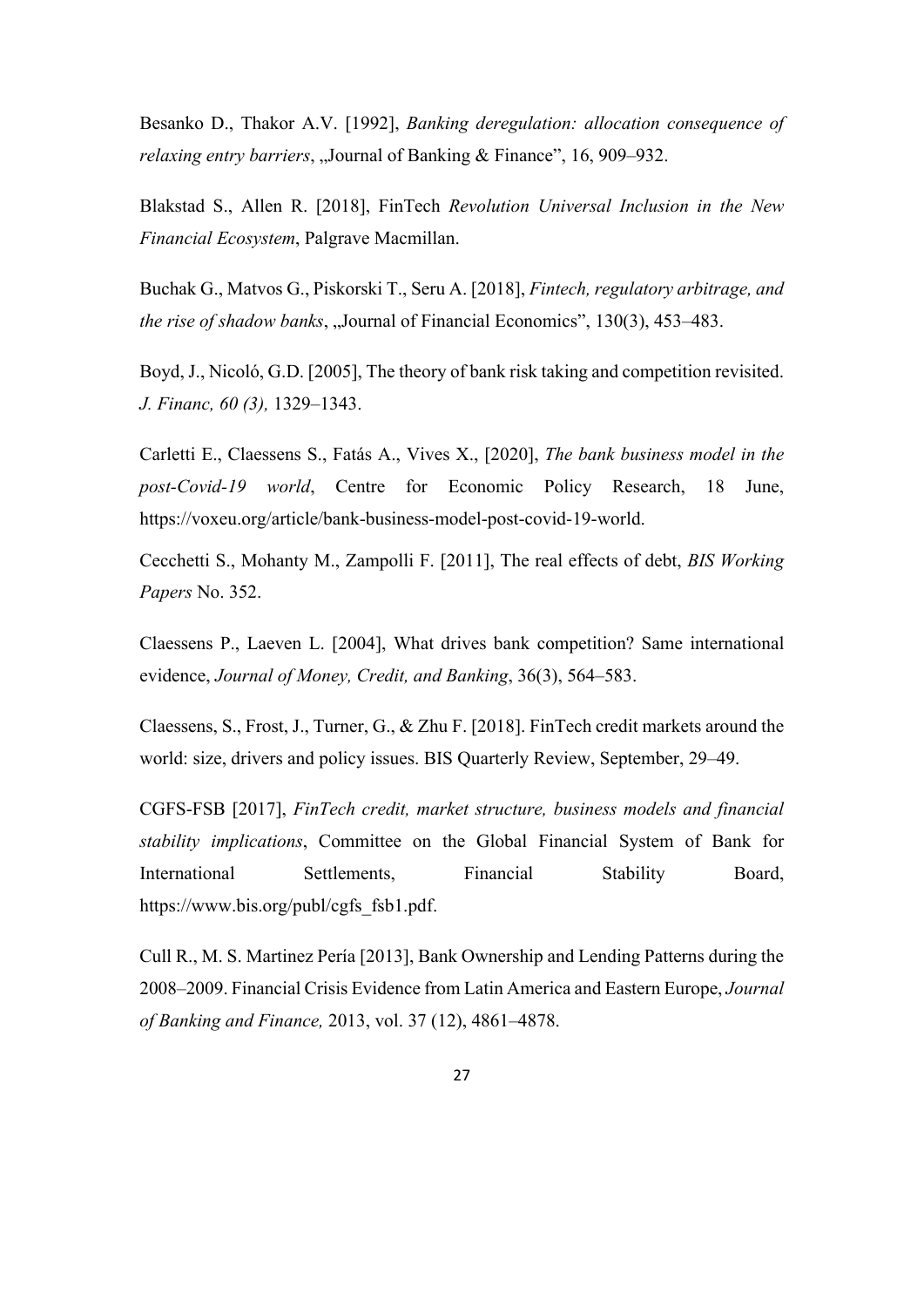Degryse, H., Ongena, S., [2008], Competition and regulation in the banking sector: A review of the empirical evidence on the sources of bank rents. In Thakor, A. V., Boot, A. (Eds.), Handbook of Financial Intermediation and Banking Elsevier Science, 483– 554.

De Haas R., van Lelyveld I. [2012], Foreign banks and credit stability in Central and Eastern Europe. A panel data analysis, *Journal of Banking and Finance*, 2006, vol. 30 (7), 1927–1952.

He D., Leckow R., Haksar V., Mancini-Griffoli T., Jenkinson N., Kashima M., Khiaonarong T., Rochon C., Tourpe H. [2017], *Fintech and financial services: initial considerations*, IMF Staff Discussion Note, SDN/17/05.

Holtz-Eakin, D., W. Newey, H. S. Rosen, [1988], Estimating vector autoregressions with panel data. Econometrica 56, 1371-1395.

Diamond D. [1991], *Monitoring and reputation: the choice between bank loans and directly placed debt*, "Journal of Political Economy", 99, 689–721.

Frost J. [2020], *The economic forces driving fintech adoption across countries*, BIS Working Papers, 838, February.

FSB [2017], *Financial stability implications from FinTech: supervisory and regulatory issues that merit authorities' attention*, Financial Stability Board, https://www.fsb.org/wp-content/uploads/R270617.pdf.

FSB [2019], *FinTech and market structure in financial services: market developments and potential financial stability implications*, Financial Stability Board, https://www.fsb.org/wp-content/uploads/P140219.pdf.

Fungacova, Z., Solanko, L., Weill, L., [2014], Does competition influence the bank lending channel in the Euro area? J. Bank. Finance 49, 356–366.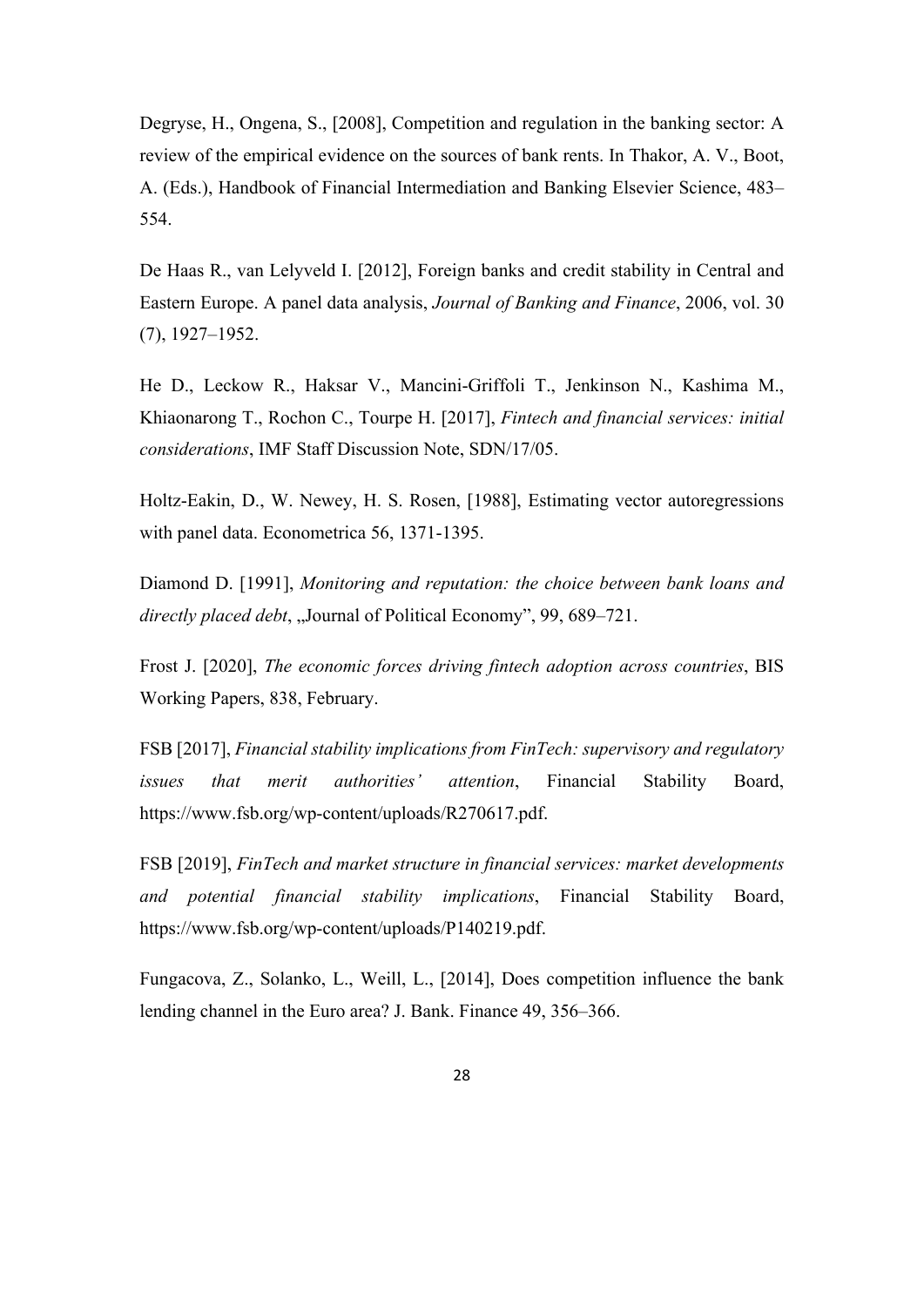Goetz, M.R. [2018]. Competition and bank stability. *J. Financ. Intermed. 35,* 57–69 Part A, July.

Goodhart Ch., Tsomocos, D.P. [2019], Financial Regulation and Stability: Lessons from the Global Financial Crisis, Edward Elgar Publishing, Cheltenham, UK & Northampton, MA, USA.

Kouretas G., Pawłowska M. [2020], *Does change in the market structure have any impact on different types of bank loans in the EU?*, "Journal of International Financial Markets, Institutions and Money", 65(C), 101165.

Kouretas G., Pawłowska M., Szafrański G. [2020], *Market structure and credit procyclicality: lessons from loan markets in the European Union banking sectors*, "Economic Modelling", 93, 27–50.

Laeven L., Ratnovski L., Tong H. [2016], Bank size, capital, and systemic risk: Some international evidence, *Journal of Banking & Finance* No. 69, 25-34.

Leroy A., Lucotte Y., *Is there a competition-stability trade-off in European banking?*, Journal of International Financial Markets, Institutions and Money, Volume 46, January 2017, 199-215.

Morse A. [2015], *Peer-to-Peer Crowdfunding: Information and the Potential for Disruption in Consumer Lending*, "Annual Review of Financial Economics", 7(1), 463-482.

Nicoletti, B. [2017]. *The future of Fintech: Integrating finance and technology in financial services*. Palgrave Studies in Financial Services Technology, Palgrave Macmillan, Cham, Switzerland.

Pawłowska M. [2016], Does the Size and Market Structure of the Banking Sector have an Effect on the Financial Stability of the European Union? *The Journal of Economic Asymmetries* (4), 112-127.